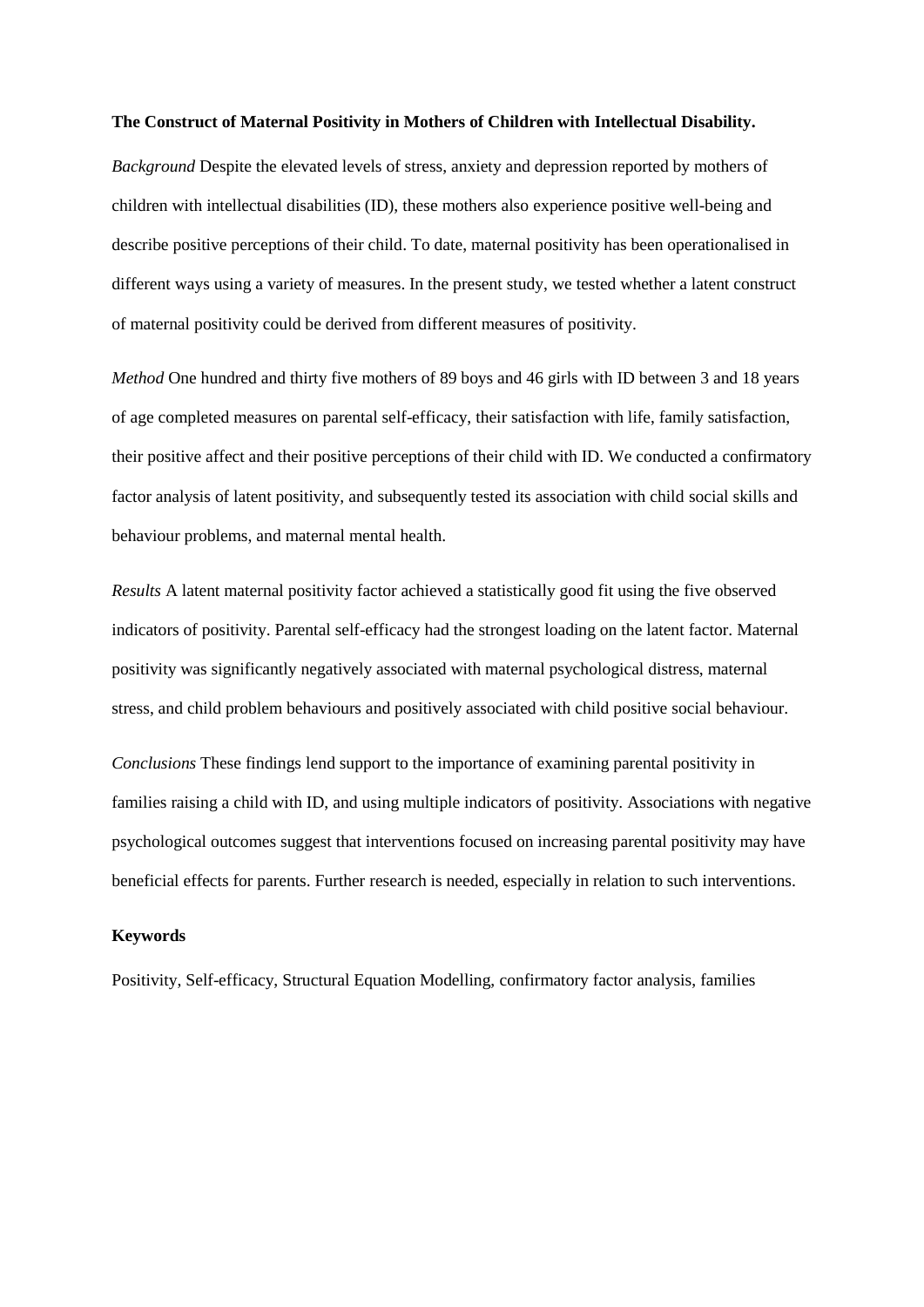#### **Introduction**

There is clear evidence in research literature attesting to the difficulties and negative outcomes associated with raising a child with intellectual disabilities (ID). Compared to mothers of typically developing children, mothers raising children with ID report higher levels of parenting stress, anxiety and symptoms of depression (Eisenhower et al, 2005; Estes et al, 2013; Olsson & Hwang, 2001**).**  Children with ID tend to exhibit higher levels of behaviour problems compared with typically developing children and these behaviours very often explain the elevated parenting stress and negative mental health experienced by parents (Abbeduto et al, 2004; Glidden et al, 2014; Neece & Baker, 2008, Stores et al, 1998).

Although this negative impact is well documented throughout research literature, more recently it has become evident that parents of children with disabilities also experience positive mental health, positive perceptions, and report positive experiences (Hastings, 2016; Hastings & Taunt, 2002). For example, Totsika et al (2011a) conducted a population-based cross-sectional comparison of mothers who had a child with an Autism Spectrum Disorder (ASD) only, ID only, combined ASD and ID and a child with neither condition (comparison group). The children were a representative sample of school age children in the UK. Mothers of children in the disability groups were found to exhibit higher levels of emotional disorder than mothers of the comparison group. However, there were no significant group differences in levels of maternal positive mental health. Similar findings were evident from a nationally representative sample of five year old children: Mothers of children with ID reported higher levels of serious mental ill-health than mothers of children without ID yet still reported similarly high levels of satisfaction with life (Totsika et al, 2011b). These data suggest that positive aspects of psychological well-being do not necessarily have to be compromised due to raising a child with ID and that positive indicators of well-being likely exist in parallel to poorer mental health in mothers of children with developmental disabilities (Hastings, 2016).

There has been a shift within disability research from focusing on negative outcomes such as stress and depression, to exploring positive outcomes (Bolourian & Blacher, 2016; Hastings, 2016; Stainton & Besser, 1998; Trute et al, 2012). For example, the Family Impact Questionnaire (FIQ; Donenberg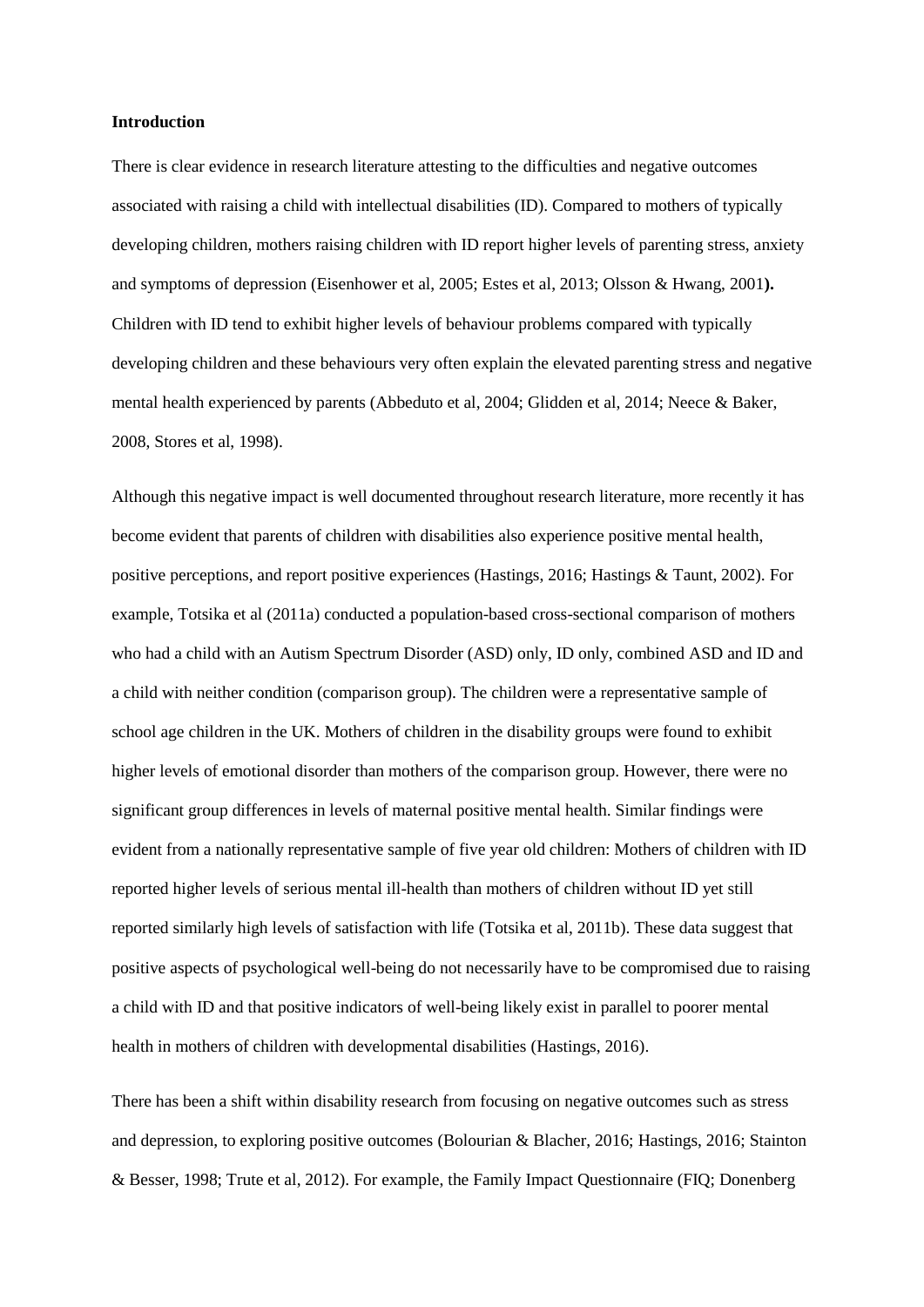& Baker, 1993) assesses parents' positive and negative perceptions of their child's impact on the family (compared to the impact of other children). Using the FIQ, Baker et al (2002) found that mothers of three year old children with ID viewed their child as having a positive impact on their family. It could be argued that these findings were due to lesser demands exhibited in younger children or that challenging behaviours are easier to manage in early childhood. However, also using the FIQ, Blacher et al (2013) reported similar findings in mothers of older children.

Several researchers have explicitly measured parental positive perceptions of children with ID using measures which are disability specific. For example, qualitative research conducted by Behr et al (1992) led to the development of the Kansas Inventory of Parental Perceptions (KIPP) which is specifically for families of children with disabilities. The KIPP consists of four domains, of which one is the Positive Contributions Scale (PCS). The PCS was designed to identify the positive contributions children with disabilities make to their parents and their family.

Using the PCS it has been identified that mothers of children with ID report positive perceptions of their child's contribution to their family and themselves. In a recent study, Vilaseca et al (2014) found that mothers of children with ID between one and nineteen years old reported clinically significant levels of anxiety. However, Vilaseca et al also found that these mothers had a strong positive perception of their child which was not significantly associated with their anxiety. These findings suggested that mothers perceive their child with ID positively from early childhood to late adolescence, and further that positive constructs exist relatively independently from negative maternal outcomes even when these are at clinical levels.

Findings from the latter study offer support to theories around positivity that have suggested that positivity and negativity are separate constructs (Watson & Clark, 1997) thus minimally related to one another, offering an explanation as to why mothers of children with ID are able to experience both positive and negative outcomes simultaneously. However*,* significant associations have been identified between parental positivity and psychological problems or distress in families of children with ID. For example, Hastings et al, (2005a) identified a small significant negative association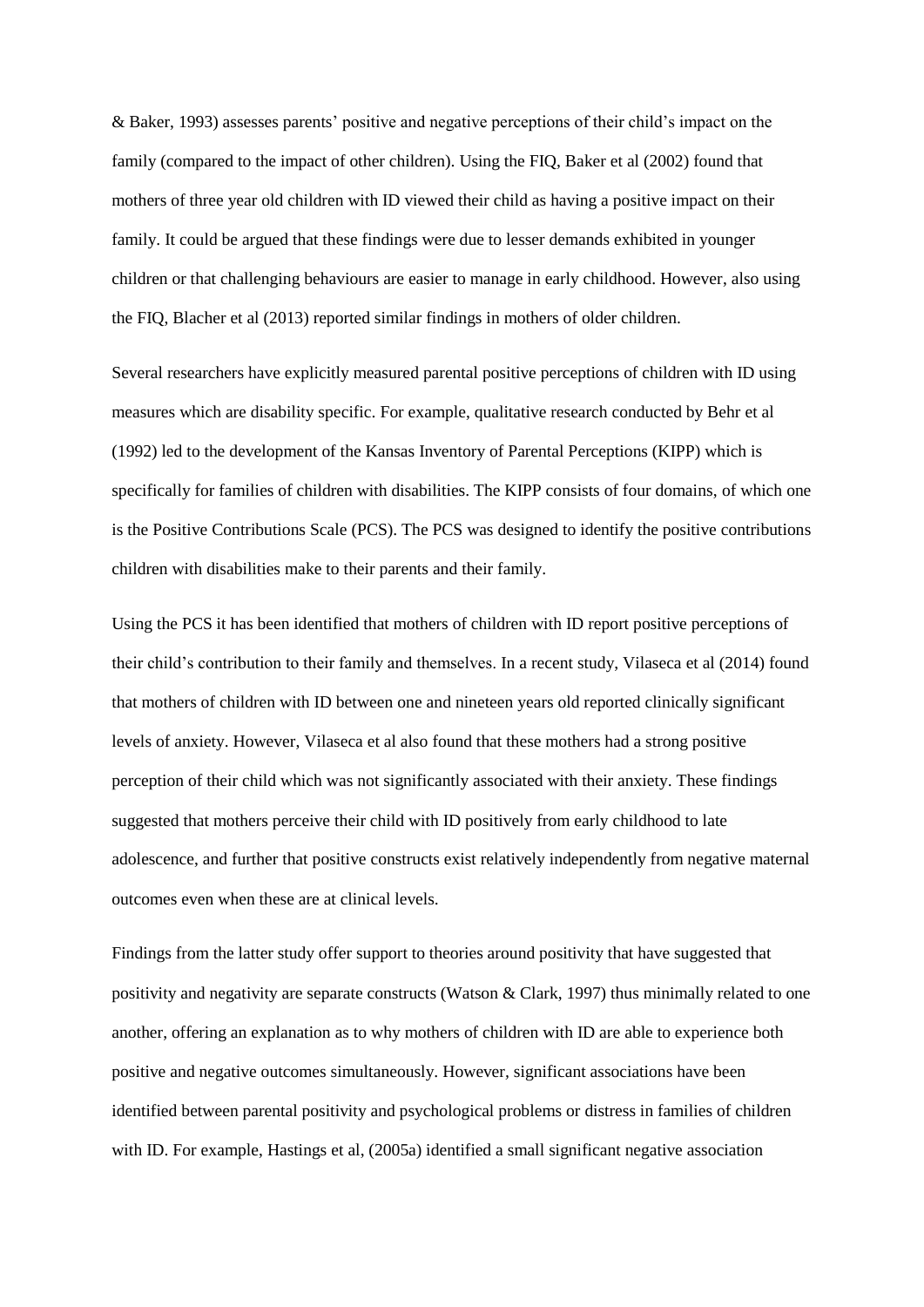between maternal positive perceptions of their child with ID and parenting stress and depression. Furthermore, in a recent study of mothers of children with ASD Kayfitz et al (2010) found that maternal positive perceptions of their child were negatively associated with maternal parenting stress.

The relationship between challenging behaviour exhibited in children with disabilities and maternal mental health problems is well documented (e.g., Bromley et al, 2004; Gray et al, 2011; Hastings, 2002; Johnston et al, 2003; McConkey et al, 2008; Plant & Sanders, 2007). However the relationship between indicators of positivity and child behaviour problems has received less research attention. The limited research that does exist suggests that child problem behaviours relate with positive indicators very much in the same way that poor maternal mental health does (i.e., there is a negative association) (Crnic et al, 2005; Suldo & Heubner, 2004; Totsika et al., 2013. In addition to positive perceptions and impact, researchers have considered the role of parental feelings of self-efficacy as a single indicator of positivity. In the context of childhood disability, a parent who is positive about his/her parenting efficacy is likely to be confident in dealing with, and perceive to be in control of their child's behaviour problems. Existing research studies have generally found significant associations between parenting efficacy and child behaviour problems (Jones & Prinz, 2005; Lloyd & Hastings, 2009; Sanders & Woolley, 2004) in addition to associations between efficacy and depression and associations between efficacy and parental stress (Kuhn & Carter, 2006).

Much less attention has been paid to the positive social behaviours than the behaviour problems of children with ID. We might expect positive child behaviours to have a positive association with positive parental outcomes. Prosocial/positive behaviours include turn taking, sharing and compliance with adult instructions. Although prosocial behaviours are exhibited less in children with ID compared to typically developing children, evidence indicates that parents of children with higher levels of prosocial behaviours report higher scores on individual indicators of positivity including positive perceptions and parental efficacy (Lloyd & Hastings, 2009).

In ID family research with a focus on parental positivity, researchers have used a variety of single measures of positivity including general positive constructs (life satisfaction, family satisfaction, and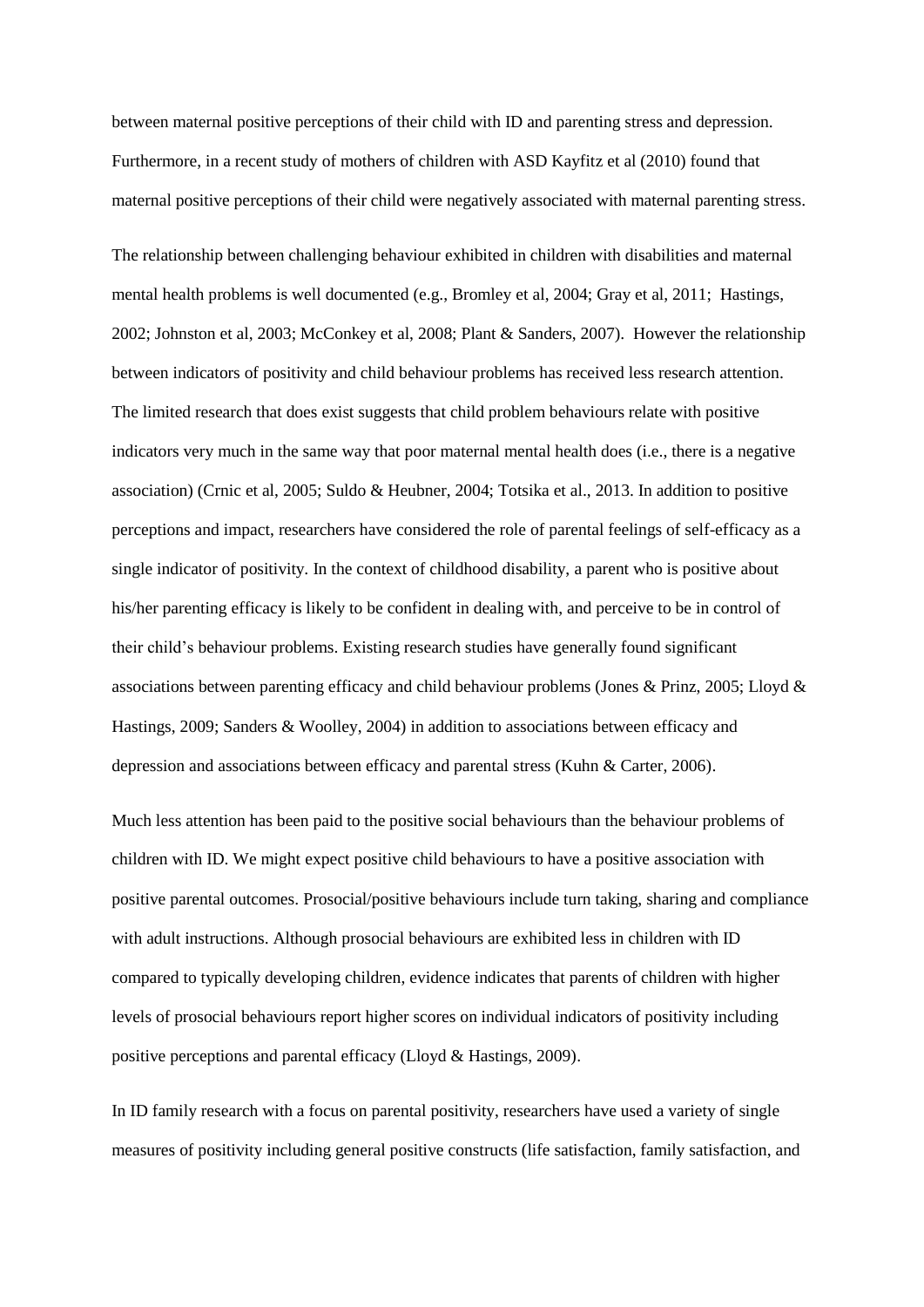positive affect: Ekas et al, 2010; Hassall et al, 2005; Lloyd and Hastings 2009), and disability specific measures such as the FIQ, Positive Gain Scale (PGS) and the PCS (Blacher & Baker, 2007; Cianfaglione et al., 2015; Jones et al, 2013; Weiss & Lunsky, 2011).

However, to date the associations between single indicators of positivity and child and maternal outcomes have been relatively small in comparable cross-sectional studies with correlation coefficients either near zero (e.g.,  $r = -0.02$ ; Positive Contributions and child behaviour problems; Hastings et al, 2005b) or small (e.g., r= -.29; Positive Gains and Parental Distress; Minnes et al, 2015). It is possible that positive and negative constructs are not closely related (i.e., are relatively independent). However, researchers have also not explored the relationships between different indicators of parental positivity in ID family research. In addition, there is no consensus on an overall construct of parental positivity. Given that some indicators of positivity used in ID research have been disability-specific; KIPP-PC: Behr et al, 1992; FIQ: Donenberg & Baker, 1993; PGS: Pit-ten Cate, 2003) and others more general (Hope: The Trait Hope Scale, THS: Snyder et al, 1991; The Family Satisfaction Scale, FSS: Olson & Wilson, 1982), it is important to explore whether these represent one underlying positivity construct or distinct domains.

The primary aim of the present study was to investigate whether it was possible to describe maternal positivity by developing a latent construct drawing on several indicators of positivity. Given previous research findings concerning the relationship between single indicators of positivity and child and maternal outcomes, our secondary aim was to clarify whether the association between a latent construct of maternal positivity and maternal negative psychological outcomes and maternal positivity and child behaviours would follow the same direction of associations as previous research on single indicators of positivity and child and maternal outcomes.

Our approach to the identification of putative indicators of maternal positivity was pragmatic and represents an exploratory approach within the current study. We included constructs that were identified in an early literature review and conceptual analysis of parental positive perceptions and outcomes (Hastings & Taunt, 2002). Parenting efficacy has been explored most regularly in existing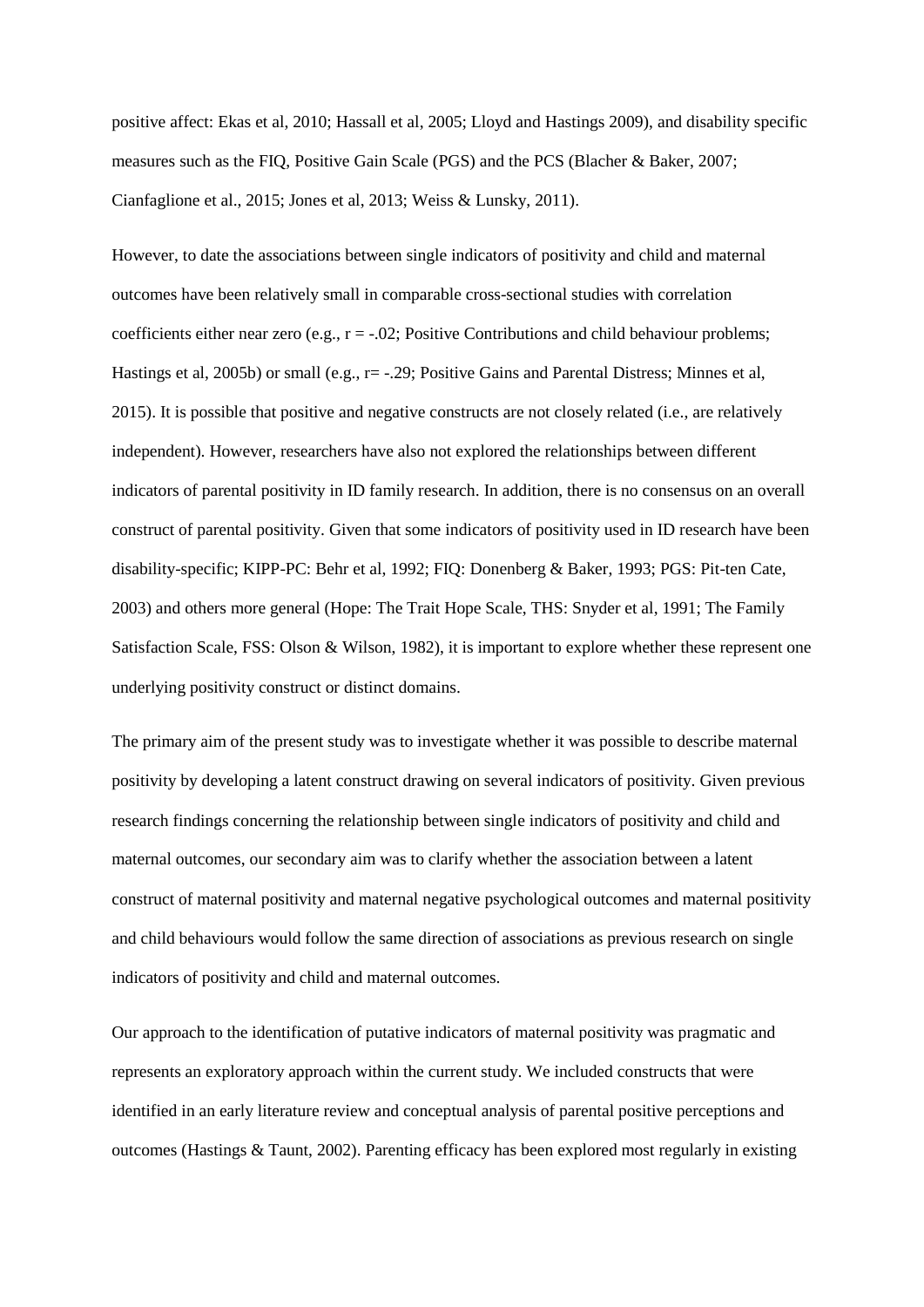research and higher levels of reported efficacy have been reported with increased child behaviour problems (Jones & Prinz, 2005; Lloyd & Hastings, 2009; Sanders & Woolley, 2005), and lower levels of parental depression and stress (Kuhn & Carter, 2006). Both general life satisfaction and family satisfaction have been explored in previous research as indicators of positivity (Griffith et al., 2010), as have general positive affect and perceived positive contributions by the child with ID (Hastings et al., 2005).

### **Methods**

### *Participants*

One hundred and thirty five mothers of children with ID participated in the research. Their ages ranged from 23 years to 57 years (*M*=39.45 years, *SD*=7.23). A majority of the mothers were married or living with a partner (*n*=102), although 33 (24.44%) were divorced. The majority of mothers in the sample were well educated: 68 (50.37%) had a college or university education, 47 (34.81%) had secondary school leaving qualifications, and 20 (14.81%) mothers had no formal educational qualifications. Sixty-five mothers (48.15%) had paid work outside the home and the remaining 70 (51.85%) mothers were not in paid employment. Of the 65 mothers who were in paid employment, 18 (27.69%) worked full-time and 47 (72.31%) worked part-time.

The children with ID were 89 (65.93%) boys and 46 (34.07%) girls. Their ages ranged from 3 years to 18 years (*M*=10.02 years; *SD*= 4.11 years). Fifty-five (40.74%) children were reported as having a diagnosis of Autism in addition to ID, 25 (18.52%) had Down Syndrome, 16 (11.85%) had Cerebral Palsy, and the remainder were a mixed aetiology ID group (20.89%). The diagnoses were based on parental reports, and we did not have access to clinical notes to establish the validity of these reports. At the time of data collection, all the children attended Special Schools in North Wales or the North West of England in which primarily children with severe intellectual disability were educated. The majority of households had a total of  $1 (22.22%)$  or  $2 (42.22%)$  children living at home. Thirty five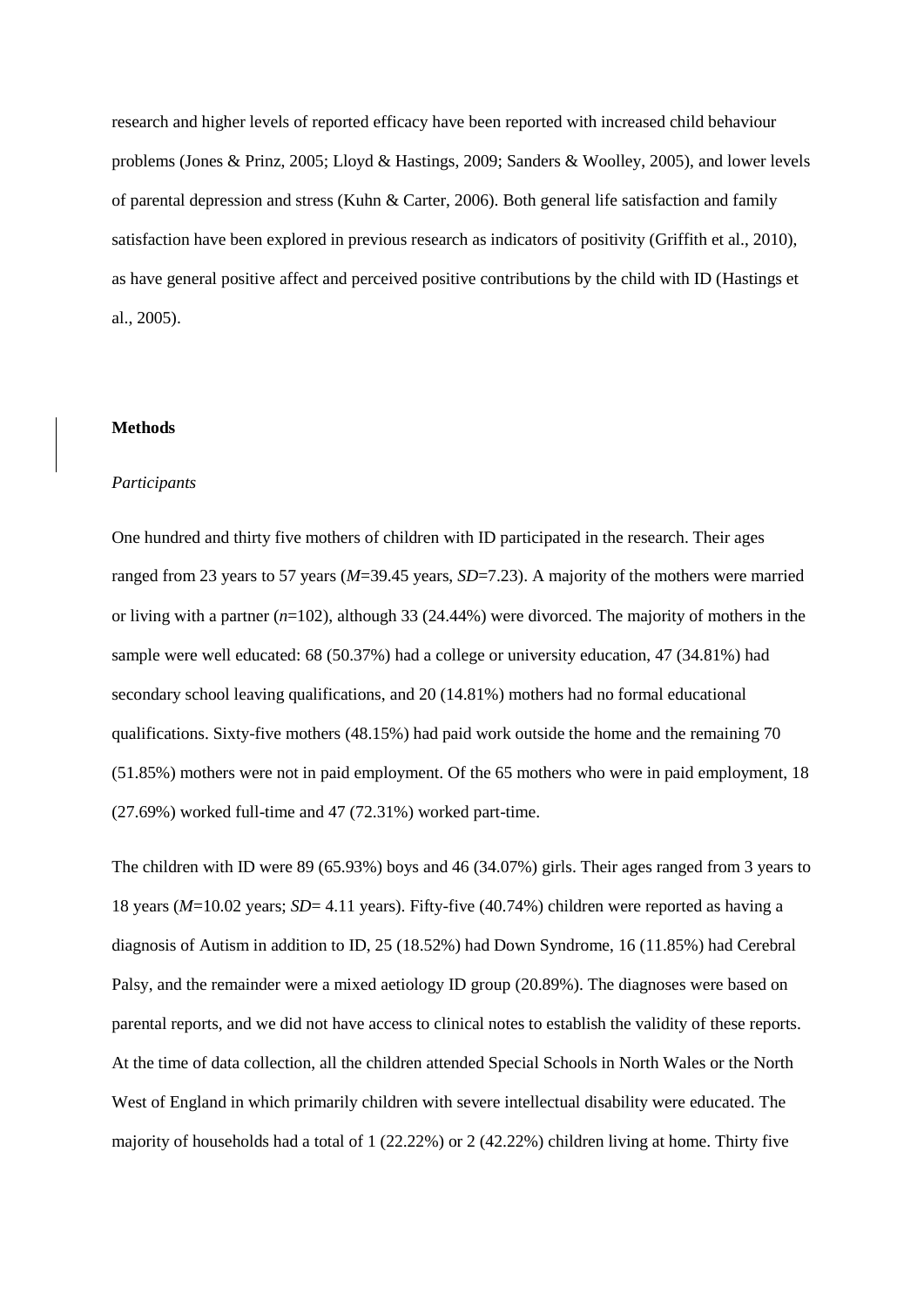households had 3 (25.93%) children at home, nine had 4 (6.67%) children and 3 had 5 (2.22%) children. One mother did not report on the total number of children living in the family home.

## *Measures*

A total of nine measures were used in this study, in addition to a demographic questionnaire that assessed sociodemographic characteristics reported in the participants' section.

## *Maternal Positivity measures*

Positivity data was collected from five measures: three general positive measures and two focused on positivity in the context of parenting the child with ID.

The Satisfaction With Life Scale (Diener et al, 1985) is a five- item scale that asks participants to report their degree of agreement or disagreement to statements such as, "The conditions of my life are excellent" on a seven-point Likert-type scale. This scale was designed to measure subjective wellbeing among normative populations but has been used successfully and shown to have excellent psychometric properties when used with mothers of children with ID (Griffith et al, 2010). Cronbach's alpha for the present sample was .87.

The Family Satisfaction Scale has fourteen items and measures family cohesion and adaptability (Olson & Wilson, 1982). Participants are asked to report their degree of satisfaction to statements such as, "How satisfied are you with the amount of time you spend together as a family?" and "How satisfied are you with how often you make decisions as a family, rather than individually?" using a 5 point Likert- type scale. We modified this scale to be used by parents with a dependant. Therefore, we excluded two items ("How satisfied are you with how often parents make decisions in your family?" And "How satisfied are you with how much mother and father argue with each other?") as these items reflected the satisfaction of a dependent child. This scale was designed for a normative population but has been used successfully and shown to have good levels of reliability when used with mothers of children with ID (Griffith et al., 2010). Cronbach's alpha for the present sample was .94.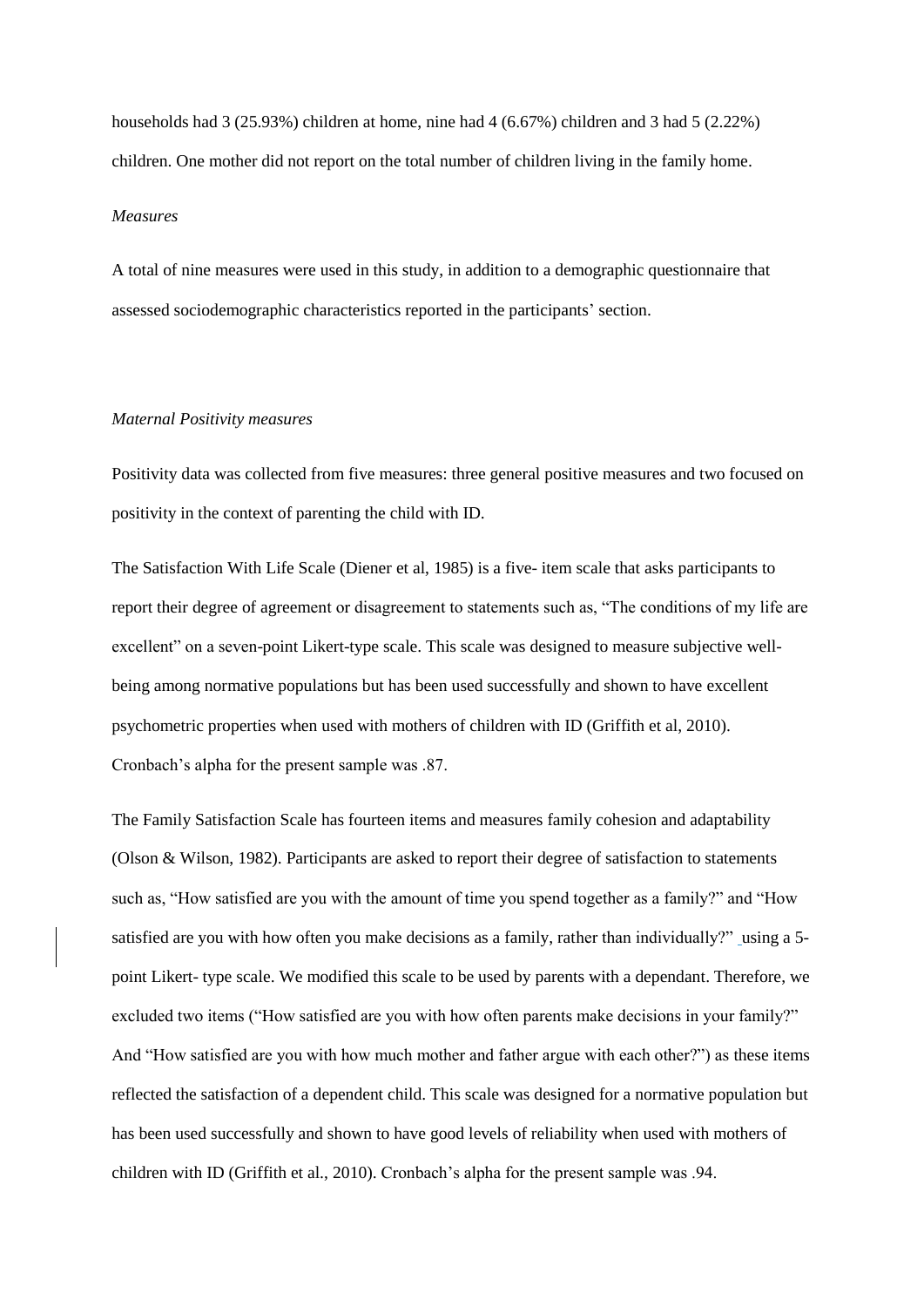The Positive Affect Scale taken from the Positive and Negative Affect Scales (Watson et al. 1988) measures positive feelings and emotions, by asking mothers to rate 10 words such as "Interested" and "Determined" using a 5-point Likert-type scale. Mothers rated to what extent each word applied to them at the time of completion on a Likert-type scale ranging from "very slight or not at all" to "extremely." This scale was designed for a normative population but has been used successfully and shown to have good levels of reliability when used with mothers of children with ID (Hastings et al, 2005a). Cronbach's alpha for the present sample was .91.

The first of the positivity measures focused on experiences of parenting the child with ID was the Parental Self-Efficacy Scale (Hastings & Brown, 2002). This measure consisted of five efficacy items (e.g. feelings of confidence in parenting, a rating of how difficult they find it to parent their child with ID). Items are rated from "not at all" to "very" on a 7-point Likert-type scale. The Cronbach's alpha for the present sample was .89.

The Positive Contributions Scale from the Kansas Inventory of Parental Perceptions (PCS; Behr et al.1992) was used to measure mothers' perceptions of the positive contributions their child with a disability has brought to themselves (such as, personal growth and maturity, happiness and fulfilment), to the wider family (strength and family closeness) and that the child has a number of positive characteristics (such as, kind and loving). This scale was developed for parents of children with ID and has been used successfully demonstrating good reliability with mothers of children with ID (Lloyd & Hastings, 2008). Cronbach's alpha for the total score on the PCS for the present sample was .93.

### *Maternal psychological problems measures*

Two measures of mothers' psychological problems were included. Maternal stress, related to having a child with a disability in the family was measured using the 52- item Parent and Family Problems subscale of the Questionnaire on Resources and Stress- Friedrich short form (QRS-F; Friedrich et al, 1983). We excluded five items as they have been identified as a robust measure of depression (Glidden & Floyd, 1997). This was to ensure that there was no overlap between the measures of stress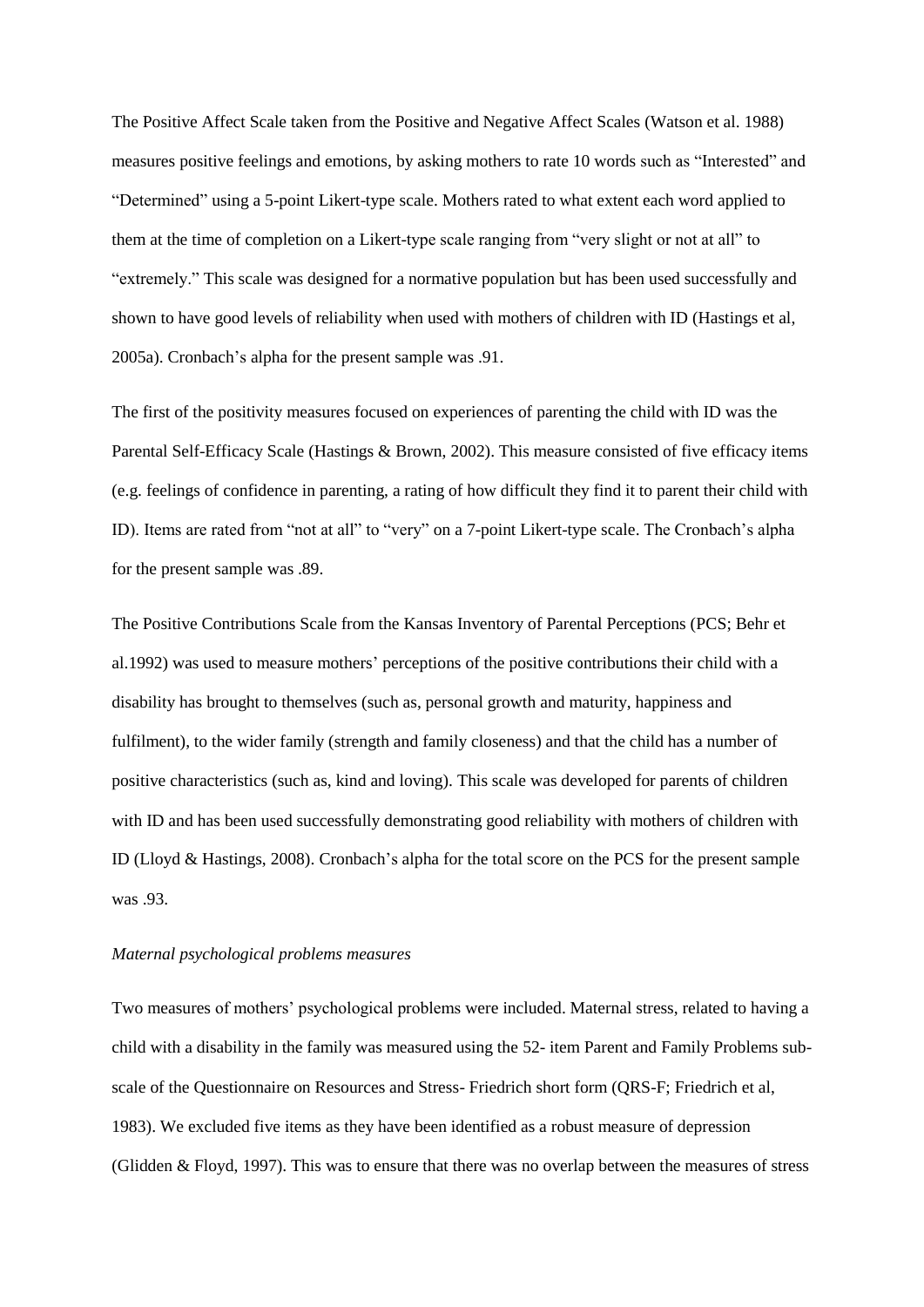and of mental health problems used in the present research. Participants are asked whether each item is 'True' or 'False' for them. The QRS-F was designed for families of children with disability and has good reliability when used with mothers of children with ID (Griffith et al., 2011). A Kuder-Richardson coefficient of .84 was gained for the present sample for the total parent and family problems score.

Maternal psychological distress was assessed using the Hospital Anxiety and Depression Scales (HADS; Zigmond and Snaith, 1983). This consists of two, seven-item subscales that are rated from zero to three that measure levels of anxiety and depression. A dimensional approach was taken for the main analyses, with a total score of the two sub-scales being used. Combining scores of both scales is a method to obtain a general measure of psychological distress (Crawford et al, 2001). A total score of more than 22 indicates moderate to severe cases of psychological distress. The HADS was developed to be used in a medical outpatient clinic but has been widely used in samples of parents of children with disabilities (Beck et al, 2004; MacDonald et al, 2010). The Cronbach's alpha for the psychological distress total score for the present sample was .87.

## *Child behaviour measures*

The Reiss Scales for Children's Dual Diagnosis (Reiss & Valenti-Hein, 1990) is a 60 item measure designed to assess psychopathology in children with intellectual disabilities. Each item is scored on a three point scale, "No Problem", "Problem", or "Major Problem". There are 10 subscales (attention deficit, anger, anxiety, conduct disorder, depression, autism, psychosis, self-esteem, somatoform and withdrawn behaviours). These scales can be used separately or summed to form a total behaviour problem score and this has been used in several studies of children with ID (Lloyd & Hastings, 2009; Maes et al, 2003). For the present study we used the total score only. The Cronbach's alpha for the total score in the present sample was.95.

The Nisonger Chid Behaviour Rating Form (NCBRF; Aman et al, 1996) is a 76-item measure consisting of two scales designed to assess several different behaviours in children with ID. The social competence scale of the NCBRF was used to measure child positive social behaviour. This is a ten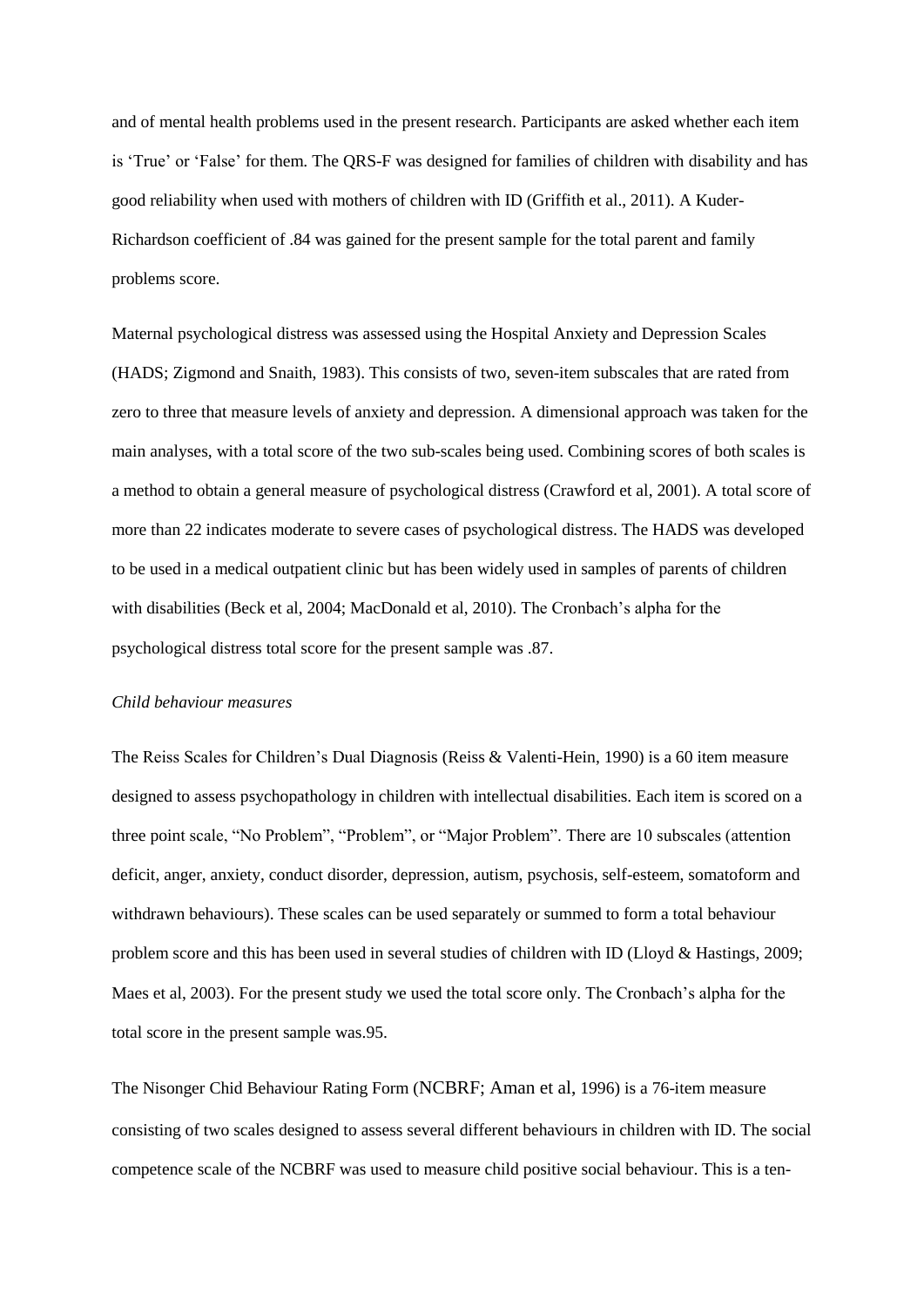item scale of positive behaviours that are described as either calm/compliant (e.g., followed rules) or adaptive/ social behaviours (e.g., participated in group activities). Items are rated from "not true" to "completely always true" on a 4-point Likert-type scale. This measure has been used successfully with ID children (Walz & Benson, 2002) The Cronbach's alpha for the total child positive social behaviour score for the present sample was .88*.*

## *Procedure*

Participants were a sub-sample from a study of families of children with ID (Hastings et al., 2005a). Families were recruited through the child's special school. Information packs about the research were sent to families via their children who attended a school for children with ID. Within the information pack was a response form and a business reply envelope. When response forms had been returned, separate questionnaire packs and consent forms were posted to the primary caregiver (mother). Families were offered a small payment for returning the questionnaires to recognise the time they had spent participating in the research.

### *Statistical Analysis*

We conducted our analyses with structural equation modelling (SEM) using AMOS 22 (Arbuckle, 2013). Analyses were conducted in two distinct phases. We conducted a Confirmatory Factor Analysis (CFA) to test the hypothesis that a latent construct of maternal positivity could be generated from the five indicators of positivity. We then explored associations between maternal positivity and maternal mental health problems and associations between maternal positivity and child behaviour (behaviour problems and positive social behaviour) in 4 separate SEM models. The aim at this point was to explore which child and maternal outcomes correlated with the construct of maternal positivity rather than test whether the data fitted well with these models. However fit indices are presented for all models (see Table 3). To evaluate model fit we used several criteria: the ratio of chi-square to degrees of freedom (CMIN/DF) under 2 (Tabachnick & Fidell, 2007), Root Mean Square Error of Approximation (RMSEA) under .05 (Browne & Cudeck, 1993) and the Comparative Fit Index (CFI)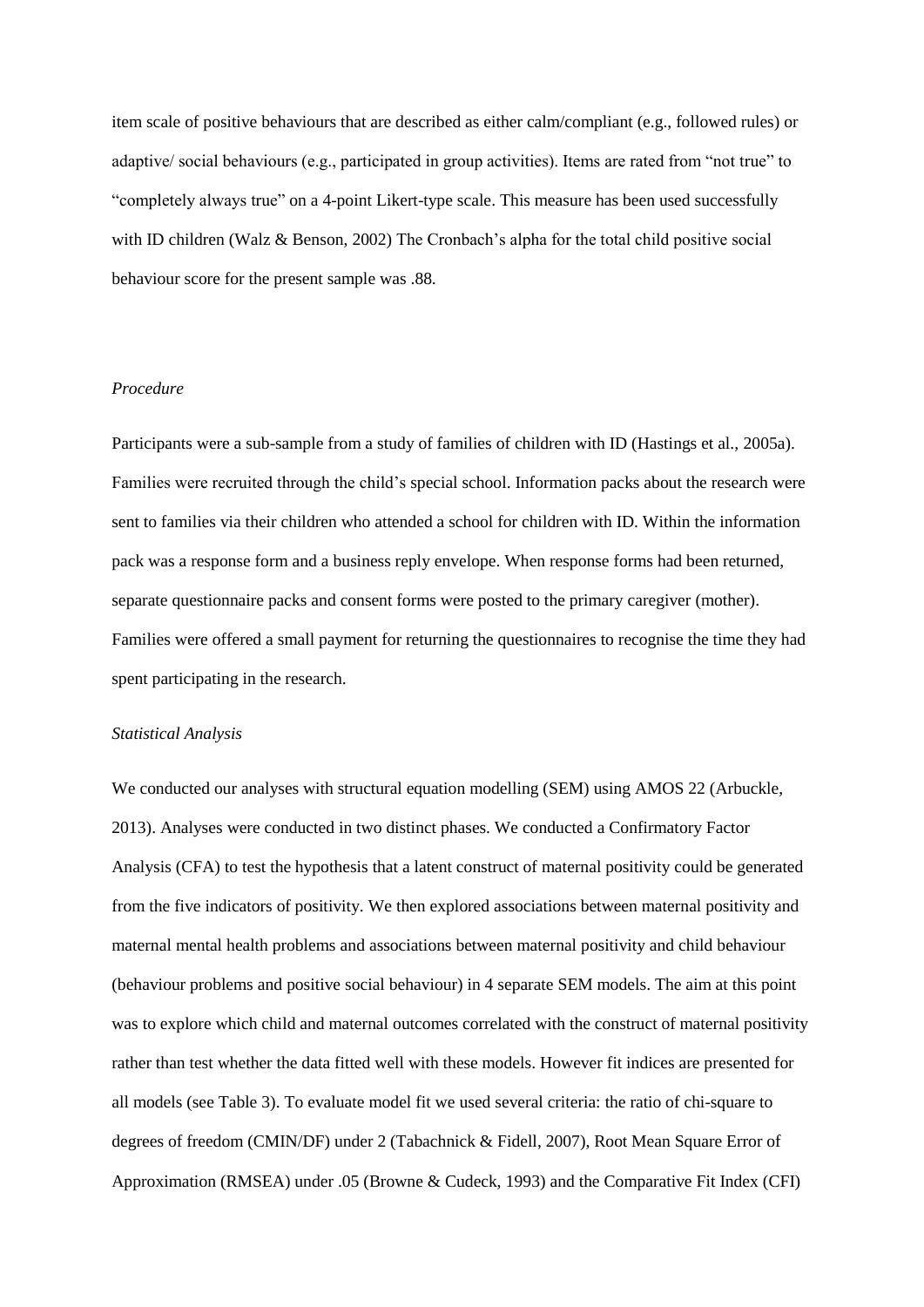above .95 (Hu & Bentler, 1999). In addition, when fitting the confirmatory factor analyses, we used the Akaike Information Criterion (AIC) which is used in the comparison of two or more nested models, with smaller values representing a better fit of the hypothesised model (Hu & Bentler, 1995).

## **Results**

### *Developing the Latent Construct of Maternal Positivity*

We initially fit the five indicators to our latent construct without correlating any of their error terms. However, the fit indices exceeded the values we used as guidance for a good fit (see earlier). We then ran bivariate correlations between each of the measures of maternal positivity (see Table 1). Bivariate correlations coefficients that were at or greater than .45 were allowed to have correlated error terms in the model. However when parental efficacy was allowed to correlate with satisfaction with life and family satisfaction, the model did not fit to the data. Therefore, the error term of efficacy was not correlated with any other term. The final model with the selected correlated errors represented a good fit to the data as supported by the fit indices (see Table 2). As can be seen in Table 2, in addition to the other fit indices observed, the AIC also indicated the better fit of the model with correlated error terms.

In the final model (Figure 1), the factor loadings of the five indicators were all significant  $(p < .001)$ with Parental Efficacy having the strongest factor loading, *β*=.80 and thus the strongest contribution to the latent positivity construct.

### *Associations between Maternal Positivity and other maternal/child variables*

We examined associations between the maternal positivity latent construct and other study variables. Maternal positivity had a significant negative association with maternal parenting stress ( $\beta = -74$ ,  $p=$  $\lt$ .001), a significant negative association with maternal psychological distress ( $\beta$  = -.76, p = .006), a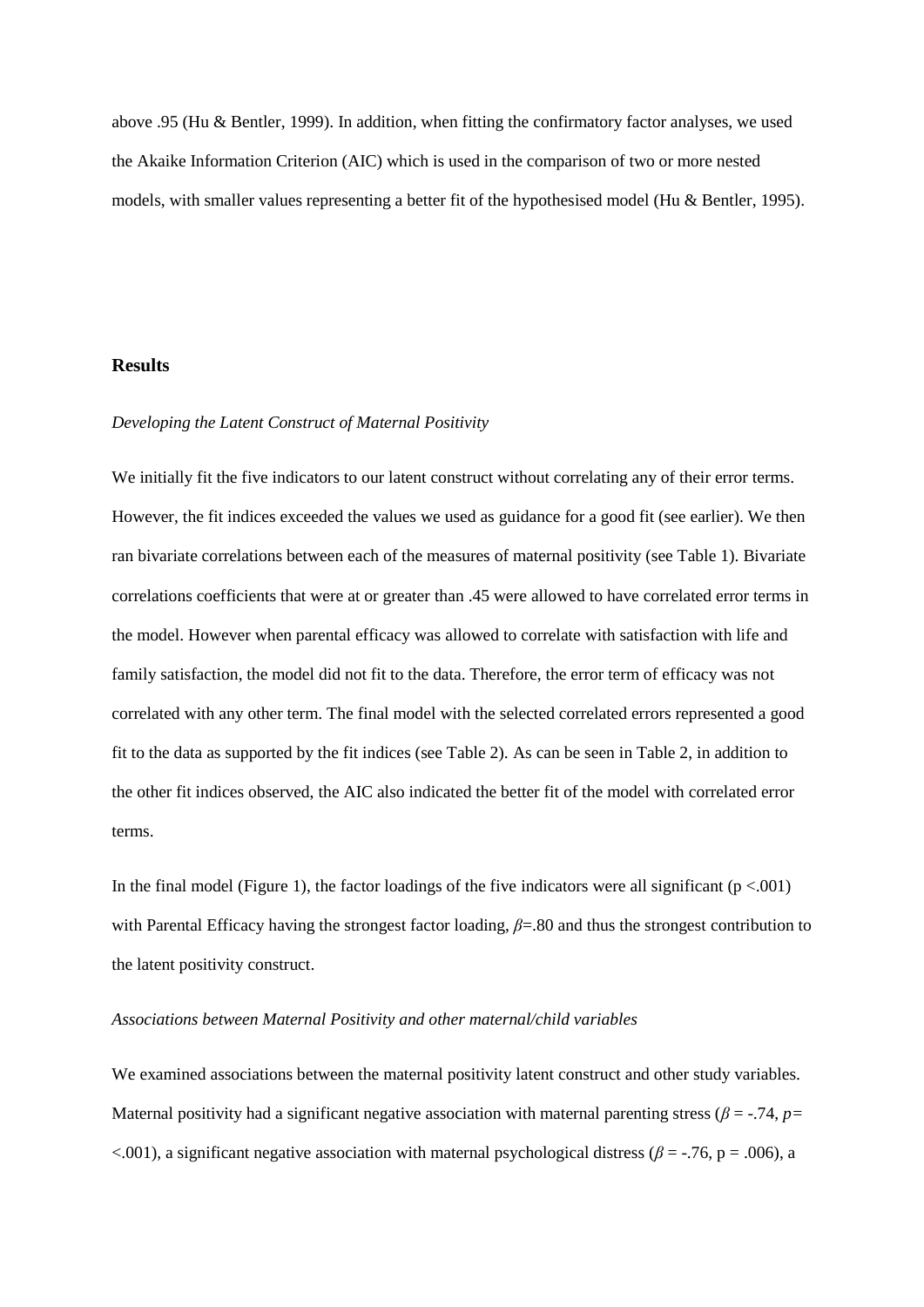significant positive association with child positive social behaviour ( $\beta$ = .48, *p* <.001), and a significant negative association with children's behaviour problems (*β= .*54, *p <*.001.) See Table 3 for model fit indices.

## **Discussion**

In the present study, we tested the potential of fitting a latent maternal positivity factor using five indicators with some parenting or disability-specific (parenting self-efficacy, positive contribution) and others representing general positivity (family satisfaction, life satisfaction, positive affect). Findings suggested that there is indeed an underlying positivity construct that can be described using general positive measures as well as positivity measures specifically focused on the experience of parenting a child with ID.

In the current study, parental self-efficacy had the strongest loading on maternal positivity whereas positive contributions had the weakest loading (see Figure 1). It is not clear why parental self-efficacy loaded the strongest in this study. It may be that maternal belief in having a positive effect on their child drives the other indicators of positivity. However, this possibility would need to be explored further in longitudinal research.

In our second stage of analyses, we found that the latent construct of maternal positivity had a significant positive association with child positive social behaviour, and negative associations with maternal psychological distress, parental stress and child behaviour problems. These associations were reasonably substantial, suggesting robust relationships with both measures of maternal mental health and child functioning. These findings are in contrast to much of the previous research suggesting weak relationships between single indicators of positivity and both child functioning and maternal psychological problems (stress, anxiety and depression).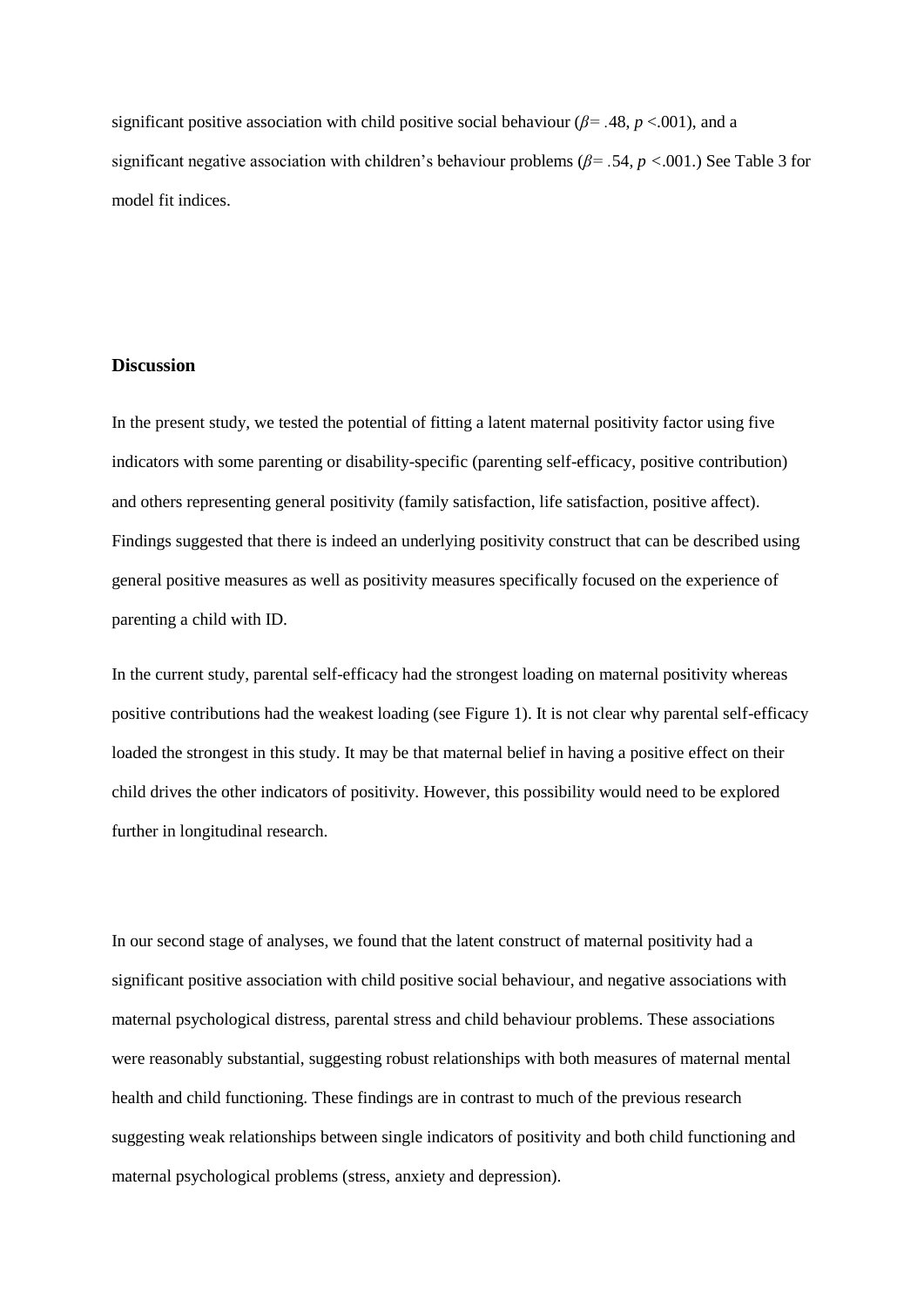Importantly we were able to replicate the negative associations identified in previous studies, between single positivity indicators and child behaviour problems and maternal mental health problems using the latent construct of maternal positivity in place of a single indicator. Furthermore, we added to the extant literature by finding that positive child behaviours were positivity associated with maternal positivity.

In this study, all five indicators contributed to the latent positivity construct. Maternal Positivity had strong associations with all four child and maternal outcomes which suggests that single indicators are not broad enough to fully represent maternal positivity in its entirety but isolated, they do not have particularly strong associations with child and maternal outcomes.

Interestingly, the fit indices for the maternal positivity and psychological distress model presented a poorer fit with the data (see Table 3) as only one of the reported indices (CFI) indicated a good fit. Although our primary aim was to explore the direction of associations between the new positivity construct and other key constructs, the fit for this model should indicate cautious interpretation of the findings. To improve fit in future research, a wider range of key variables would probably need to be included.

There is a need for mothers to find effective ways to reduce the levels of stress and other negative outcomes associated with raising a child with ID. The current theoretical findings have practical implications for targeting key constructs for intervention. Longitudinal data are required to confirm our findings. However, our findings suggest that targeting parental positivity (especially mothers' feelings of efficacy in the parenting role) may help to reduce maternal psychological problems and potentially also improve child functioning. These suggestions are borne out by results from existing intervention studies. For example, Hudson et al (2003) found that intervention methods which increased feelings of parental efficacy in families of children with ID led to a reduction in child behaviour problems and parental stress.

It is important that a number of methodological limitations of the current study are considered. First, diagnostic status was not confirmed by a practitioner or clinical reports. However, the children were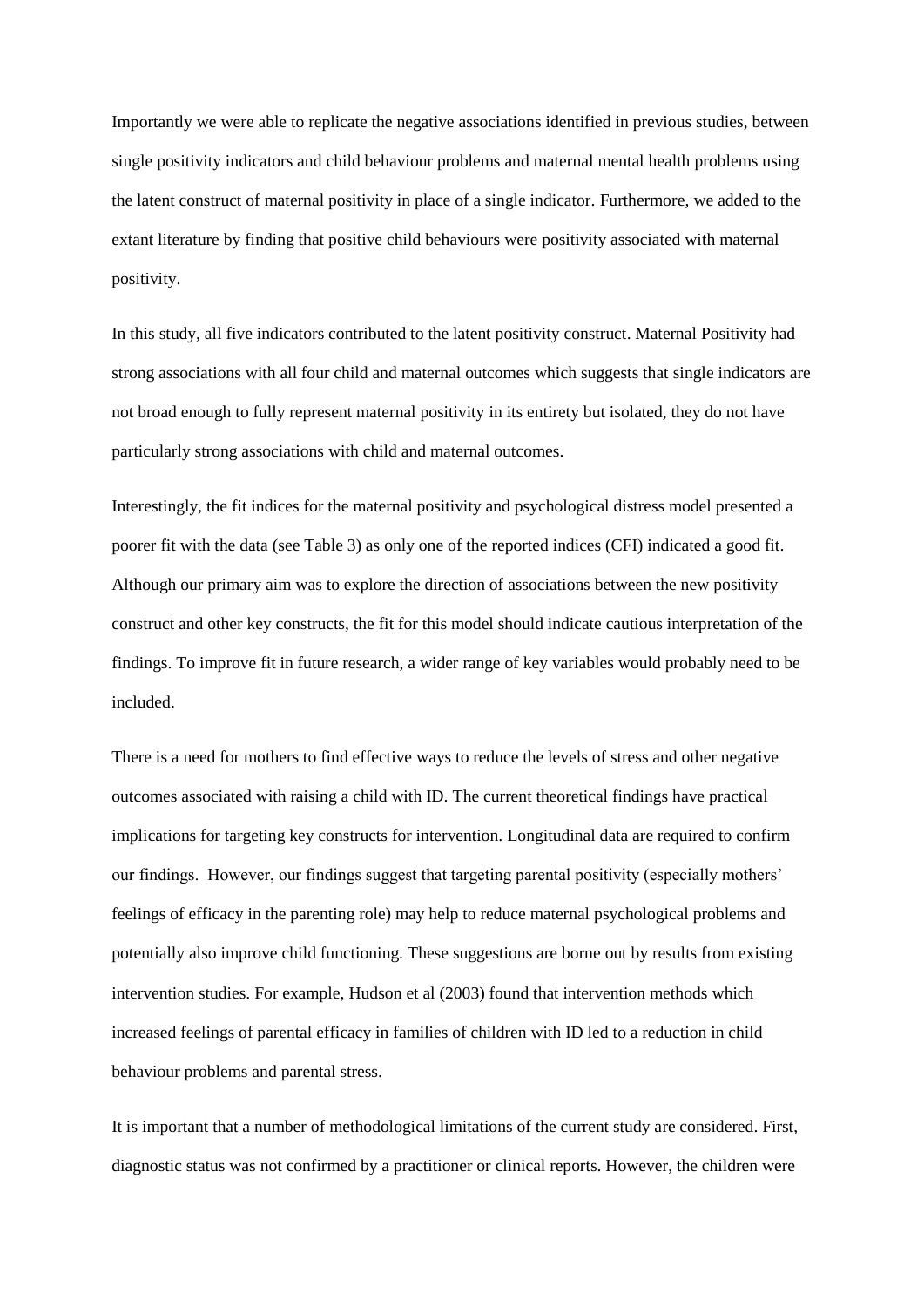all attending specialist schools and so were likely to have clinically diagnosed ID. Second, mothers completed all measures. Therefore, there is a problem of source variance that may have inflated associations between study variables. Future research studies should incorporate multi-informant measures especially of child functioning or independent measures of maternal well-being perhaps incorporating observations of happiness for example. As suggested earlier, due to the cross-sectional study design, causality cannot be inferred and there is a clear need for longitudinal studies of parental positivity building on multiple indicators of positivity. Further research should also investigate which indicators make up paternal positivity and whether such a construct would have similar associations with child and paternal outcomes in an effort to support fathers raising children with ID.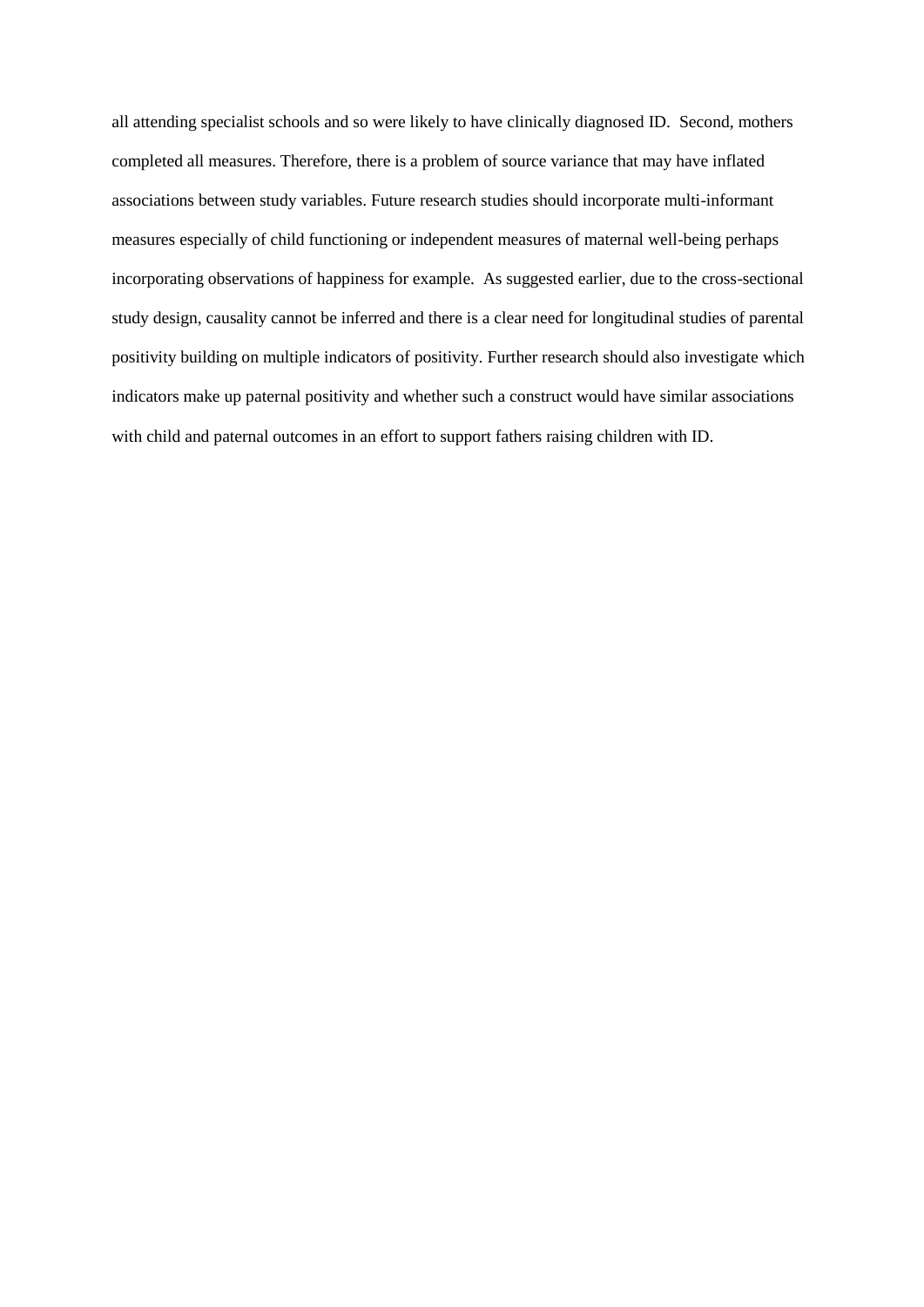# **References**

Abbeduto, L., Seltzer, M. M., Shattuck, P., Krauss, M. W., Orsmond, G., & Murphy, M. M. (2004). Psychological well-being and coping in mothers of youths with autism, down syndrome, orfragile X syndrome. *American Journal on Mental Retardation*, *109*(3), 237-254.

Aman, M. G., Tassé, M. J., Rojahn, J., & Hammer, D. (1996). The Nisonger CBRF: A child behavior rating form for children with developmental disabilities. *Research in developmental disabilities*, *17*(1), 41-57.

Arbuckle, J. (2013). AMOS 22. *User's Guide. Chicago, IL: SmallWaters Corporation*.

Baker, B. L., Blacher, J., Crnic, K. A., & Edelbrock, C. (2002). Behavior problems and parenting stress in families of three-year-old children with and without developmental delays. *American Journal on Mental Retardation*, *107*(6), 433-444.

Beck, A., Hastings, R. P., Daley, D., & Stevenson, J. (2004). Pro‐social behaviour and behaviour problems independently predict maternal stress. *Journal of Intellectual and Developmental Disability*, *29*(4), 339-349.

Behr, S. K., Murphy, D. L., & Summers, J. A. (1992). *User's Manual: Kansas Inventory of Parental Perceptions (KIPP): Measures of Perceptions of Parents who Have Children with Special Needs*. Beach Center on Families and Disability, University of Kansas.

Blacher, J., & Baker, B. L. (2007). Positive impact of intellectual disability on families. *American Journal on Mental Retardation*, *112*(5), 330-348.

Blacher, J., Begum, G. F., Marcoulides, G. A., & Baker, B. L. (2013). Longitudinal perspectives of child positive impact on families: Relationship to disability and culture. *American journal on intellectual and developmental disabilities*, *118*(2), 141-155.

Bolourian, Y., & Blacher, J. (2016). Impact of Youth with Intellectual and Developmental Disabilities on Families: Balancing Perspectives. Current Developmental Disorders Reports, 1-8.

Bromley, J., Hare, D. J., Davison, K., & Emerson, E. (2004). Mothers supporting children with autistic spectrum disorders social support, mental health status and satisfaction with services. Autism, 8(4), 409-423.

Browne, M. W., & Cudeck, R. (1993). Alternative ways of assessing model fit. *Sage focus editions*, *154*, 136-136.

Cianfaglione, R., Hastings, R. P., Felce, D., Clarke, A., & Kerr, M. P. (2015). Psychological wellbeing of mothers and siblings in families of girls and women with Rett syndrome. *Journal of autism and developmental disorders*, *45*(9), 2939-2946.

Crawford, J. R., Henry, J. D., Crombie, C., & Taylor, E. P. (2001). Normative data for the HADS from a large non‐clinical sample. *British Journal of Clinical Psychology*, *40*(4), 429-434.

Crnic, K. A., Gaze, C., & Hoffman, C. (2005). Cumulative parenting stress across the preschool period: Relations to maternal parenting and child behaviour at age 5. *Infant and Child Development*, *14*(2), 117-132.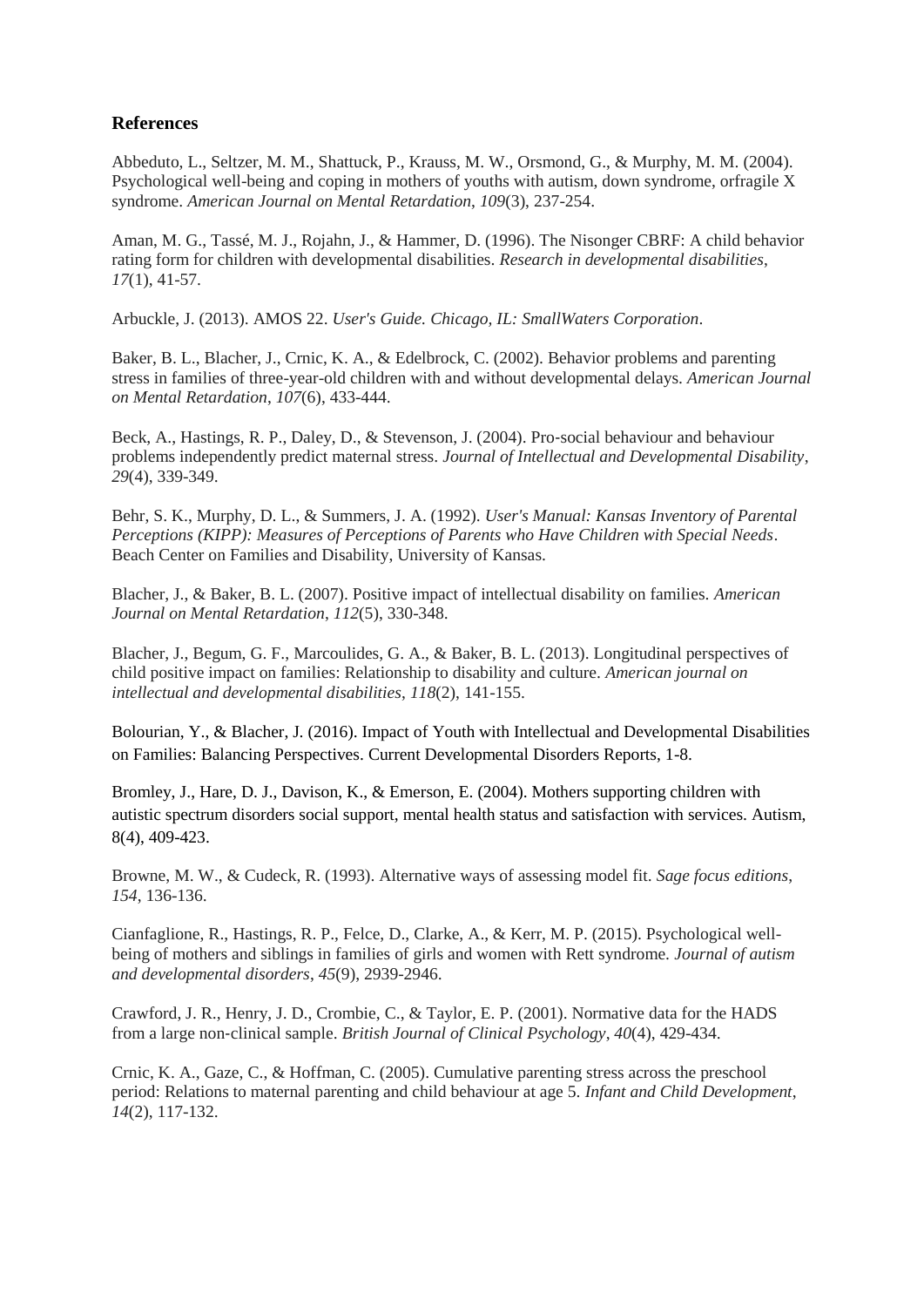Diener, E. D., Emmons, R. A., Larsen, R. J., & Griffin, S. (1985). The satisfaction with life scale. *Journal of personality assessment*, *49*(1), 71-75.

Donenberg, G., & Baker, B. L. (1993). The impact of young children with externalizing behaviors on their families. *Journal of abnormal child psychology*, *21*(2), 179-198.

Eisenhower, A. S., Baker, B. L., & Blacher, J. (2005). Preschool children with intellectual disability: syndrome specificity, behaviour problems, and maternal well‐being. *Journal of Intellectual Disability Research*, *49*(9), 657-671.

Ekas, N. V., Lickenbrock, D. M., & Whitman, T. L. (2010). Optimism, social support, and well-being in mothers of children with autism spectrum disorder. *Journal of autism and developmental disorders*, *40*(10), 1274-1284.

Estes, A., Olson, E., Sullivan, K., Greenson, J., Winter, J., Dawson, G., & Munson, J. (2013). Parenting-related stress and psychological distress in mothers of toddlers with autism spectrum disorders. *Brain and Development*, *35*(2), 133-138.

Friedrich, W. N., Greenberg, M. T., & Crnic, K. (1983). A short-form of the Questionnaire on Resources and Stress. *American journal of mental deficiency*.

Glidden, L. M., & Floyd, F. J. (1997). Disaggregating parental depression and family stress in assessing families of children with developmental disabilities: A multisample analysis. *American Journal on Mental Retardation*, *102*, 250-266.

Glidden, L. M., Grein, K. A., & Ludwig, J. A. (2014). The Down syndrome advantage: it depends on what and when you measure. *American journal on intellectual and developmental disabilities*, *119*(5), 389-404.

Gray, K. M., Piccinin, A. M., Hofer, S. M., Mackinnon, A., Bontempo, D. E., Einfeld, S. L., ... & Tonge, B. J. (2011). The longitudinal relationship between behavior and emotional disturbance in young people with intellectual disability and maternal mental health. *Research in developmental disabilities*, *32*(3), 1194-1204.

Griffith, G. M., Hastings, R. P., Nash, S., & Hill, C. (2010). Using matched groups to explore child behavior problems and maternal well-being in children with Down syndrome and autism. *Journal of autism and developmental disorders*, *40*(5), 610-619.

Griffith, G. M., Hastings, R. P., Oliver, C., Howlin, P., Moss, J., Petty, J., & Tunnicliffe, P. (2011). Psychological well‐being in parents of children with Angelman, Cornelia de Lange and Cri du Chat syndromes. *Journal of Intellectual Disability Research*, *55*(4), 397-410.

Hassall, R., Rose, J., & McDonald, J. (2005). Parenting stress in mothers of children with an intellectual disability: The effects of parental cognitions in relation to child characteristics and family support. *Journal of Intellectual Disability Research*, *49*(6), 405-418.

Hastings, R. P. (2016). Do Children With Intellectual and Developmental Disabilities Have a Negative Impact on Other Family Members? The Case for Rejecting a Negative Narrative. International Review of Research in Developmental Disabilities.

Hastings, R. P. (2002). Parental stress and behaviour problems of children with developmental disability. Journal of Intellectual and Developmental Disability, 27(3), 149-160.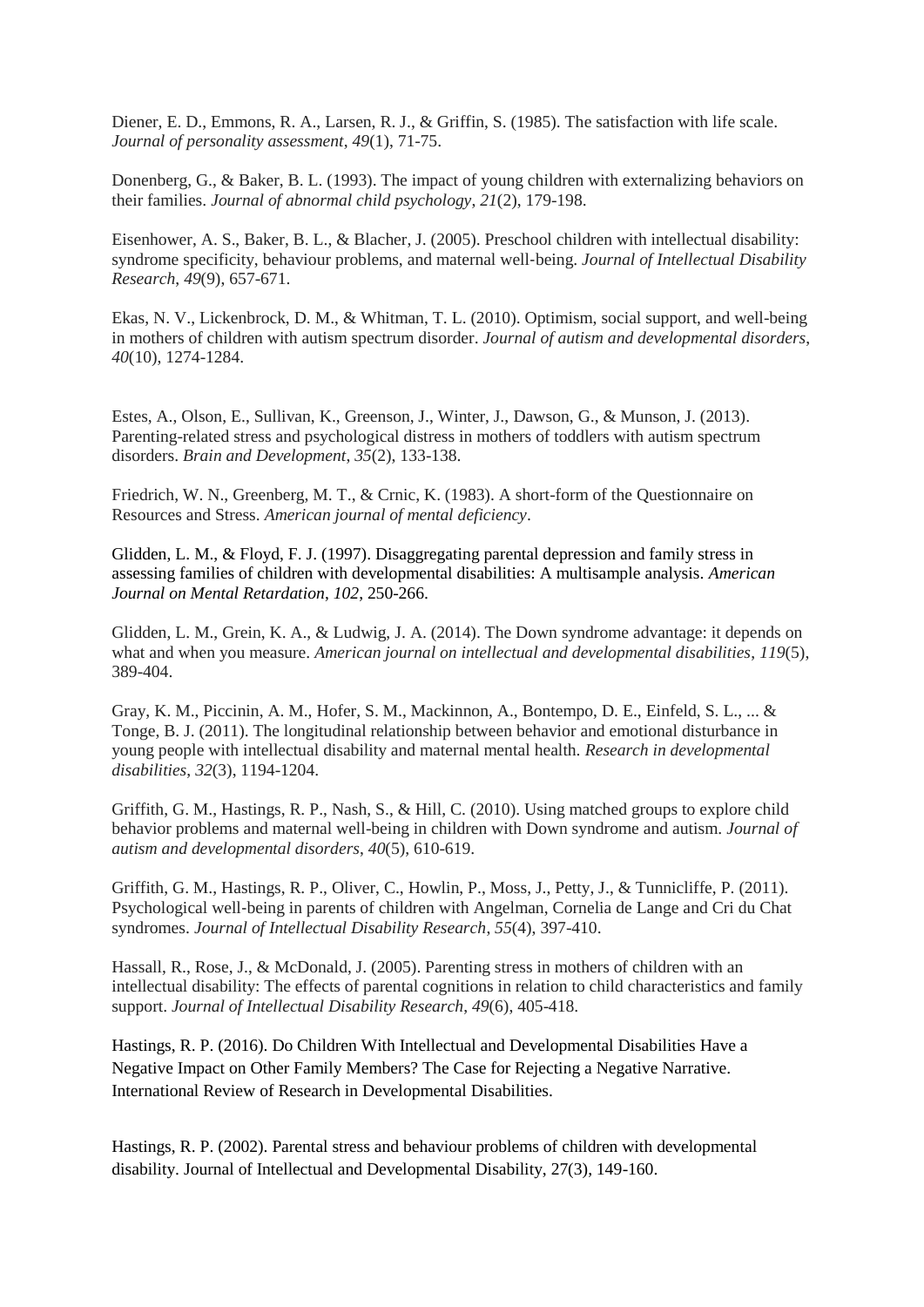Hastings, R. P., Beck, A., & Hill, C. (2005a). Positive contributions made by children with an intellectual disability in the family Mothers' and fathers' perceptions. *Journal of Intellectual Disabilities*, *9*(2), 155-165.

Hastings, R. P., & Brown, T. (2002). Behavior problems of children with autism, parental selfefficacy, and mental health. *American journal on mental retardation*, *107*, 222-232.

Hastings, R. P., Kovshoff, H., Ward, N. J., Degli Espinosa, F., Brown, T., & Remington, B. (2005b). Systems analysis of stress and positive perceptions in mothers and fathers of pre-school children with autism. *Journal of autism and developmental disorders*, *35*(5), 635-644.

Hastings, R. P., & Taunt, H. M. (2002). Positive perceptions in families of children with developmental disabilities. *American journal on mental retardation*, *107*(2), 116-127.

Hu, L. T., & Bentler, P. M. (1999). Cutoff criteria for fit indexes in covariance structure analysis: Conventional criteria versus new alternatives. *Structural equation modeling: a multidisciplinary journal*, *6*(1), 1-55.

Hu, L. T., & Bentler, P. M. (1995). Evaluating model fit.

Hudson, A. M., Matthews, J. M., Gavidia‐Payne, S. T., Cameron, C. A., Mildon, R. L., Radler, G. A., & Nankervis, K. L. (2003). Evaluation of an intervention system for parents of children with intellectual disability and challenging behaviour. *Journal of Intellectual Disability Research*, *47*(4‐5), 238-249.

Johnston, C., Hessl, D., Blasey, C., Eliez, S., Erba, H., Dyer-Friedman, J., ... & Reiss, A. L. (2003). Factors associated with parenting stress in mothers of children with fragile X syndrome. Journal of Developmental & Behavioral Pediatrics, 24(4), 267-275.

Jones, T. L., & Prinz, R. J. (2005). Potential roles of parental self-efficacy in parent and child adjustment: A review. *Clinical psychology review*, *25*(3), 341-363.

Jones, L., Totsika, V., Hastings, R. P., & Petalas, M. A. (2013). Gender differences when parenting children with autism spectrum disorders: A multilevel modeling approach. *Journal of Autism and Developmental Disorders*, *43*(9), 2090-2098.

Kayfitz, A. D., Gragg, M. N., & Robert Orr, R. (2010). Positive experiences of mothers and fathers of children with autism. *Journal of Applied Research in Intellectual Disabilities*, *23*(4), 337-343.

Kuhn, Jennifer C., and Alice S. Carter. "Maternal self-efficacy and associated parenting cognitions among mothers of children with autism." *American Journal of Orthopsychiatry* 76, no. 4 (2006): 564- 575.

Lloyd, T. J., & Hastings, R. (2009). Hope as a psychological resilience factor in mothers and fathers of children with intellectual disabilities. *Journal of Intellectual Disability Research*, *53*(12), 957-968.

Lloyd, T., & Hastings, R. P. (2008). Psychological variables as correlates of adjustment in mothers of children with intellectual disabilities: cross‐sectional and longitudinal relationships. *Journal of Intellectual Disability Research*, *52*(1), 37-48.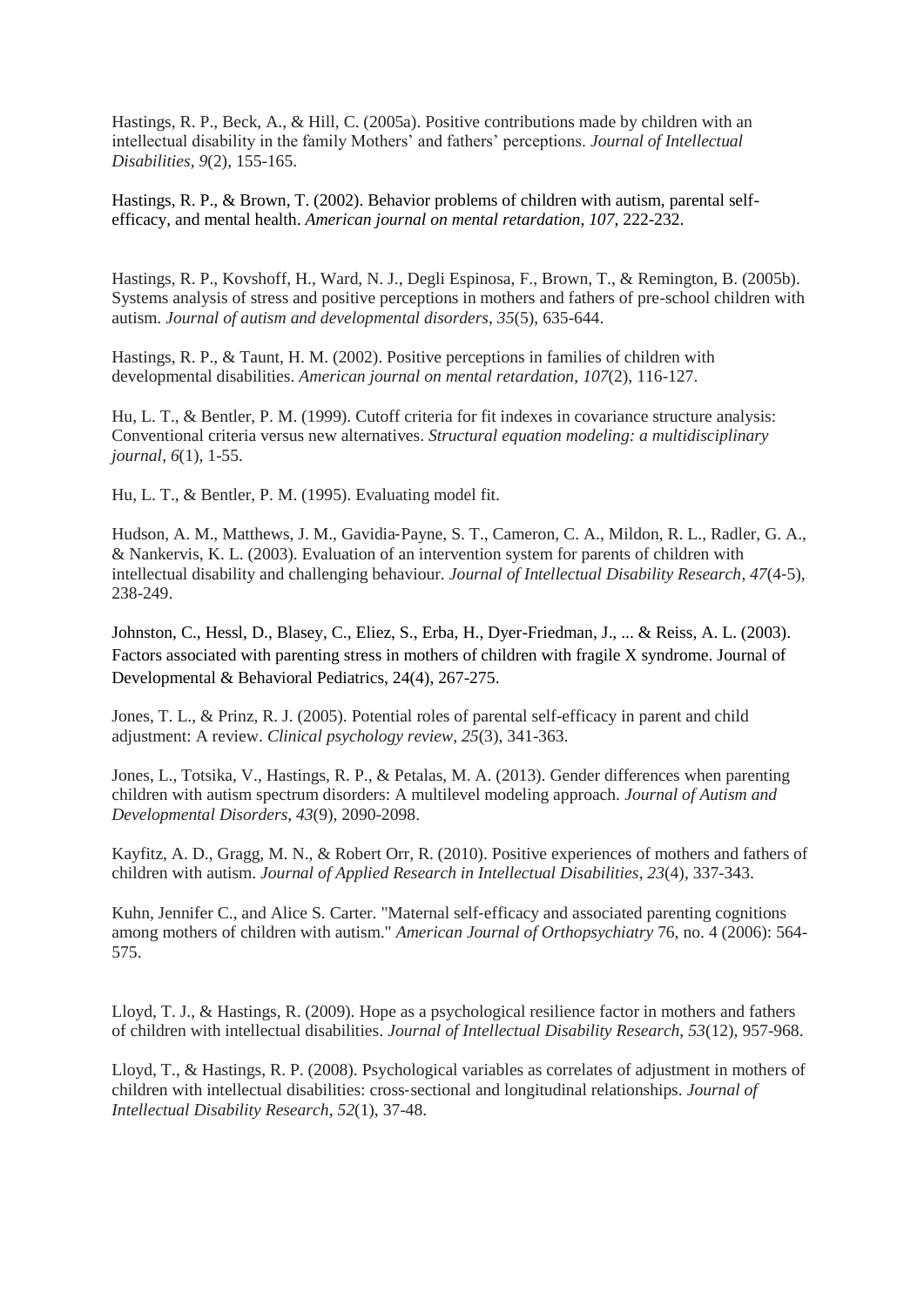MacDonald, E. E., Hastings, R. P., & Fitzsimons, E. (2010). Psychological acceptance mediates the impact of the behaviour problems of children with intellectual disability on fathers' psychological adjustment. *Journal of Applied Research in Intellectual Disabilities*, *23*(1), 27-37.

Maes, B., Broekman, T. G., Došen, A., & Nauts, J. (2003). Caregiving burden of families looking after persons with intellectual disability and behavioural or psychiatric problems. Journal of Intellectual Disability Research, 47(6), 447-455.

McConkey, Roy, Maria Truesdale-Kennedy, Mei-Ying Chang, Samiha Jarrah, and Raghda Shukri. "The impact on mothers of bringing up a child with intellectual disabilities: A cross-cultural study." International Journal of Nursing Studies 45, no. 1 (2008): 65-74.

Minnes, P., Perry, A., & Weiss, J. A. (2015). Predictors of distress and well‐being in parents of young children with developmental delays and disabilities: The importance of parent perceptions. *Journal of Intellectual Disability Research*, *59*(6), 551-560.

Neece, C., & Baker, B. (2008). Predicting maternal parenting stress in middle childhood: The roles of child intellectual status, behaviour problems and social skills. *Journal of Intellectual Disability Research*, *52*(12), 1114-1128.

Olson, D. H., & Wilson, M. A. (1982). *Family satisfaction*. University of Minnesota, family social science.

Olsson, M. B., & Hwang, C. P. (2001). Depression in mothers and fathers of children with intellectual disability. *Journal of Intellectual Disability Research*, *45*(6), 535-543.

Pit-ten Cate, I. (2003). Positive gain in mothers of children with physical disabilities. *Unpublished Doctoral Dissertation, University of Southampton, UK*.

Plant, K. M., & Sanders, M. R. (2007). Predictors of care‐giver stress in families of preschool‐aged children with developmental disabilities. Journal of Intellectual Disability Research, 51(2), 109-124.

Reiss, S., & Valenti-Hein, D. (1990). The Reiss scales for children's dual diagnosis. *Chicago: IDS*.

Sanders, M. R., & Woolley, M. L. (2005). The relationship between maternal self-efficacy and parenting practices: Implications for parent training. *Child: care, health and development*, *31*(1), 65- 73.

Snyder, C. R., Harris, C., Anderson, J. R., Holleran, S. A., Irving, L. M., Sigmon, S. T., ... & Harney, P. (1991). The will and the ways: development and validation of an individual-differences measure of hope. *Journal of personality and social psychology*, *60*(4), 570.

Stainton, T., & Besser, H. (1998). The positive impact of children with an intellectual disability on the family. Journal of Intellectual and Developmental Disability, 23(1), 57-70.

Stores, R., Stores, G., Fellows, B., & Buckley, S. (1998). Daytime behaviour problems and maternal stress in children with Down's syndrome, their siblings, and non‐intellectually disabled and other intellectually disabled peers. *Journal of Intellectual Disability Research*, *42*(3), 228-237.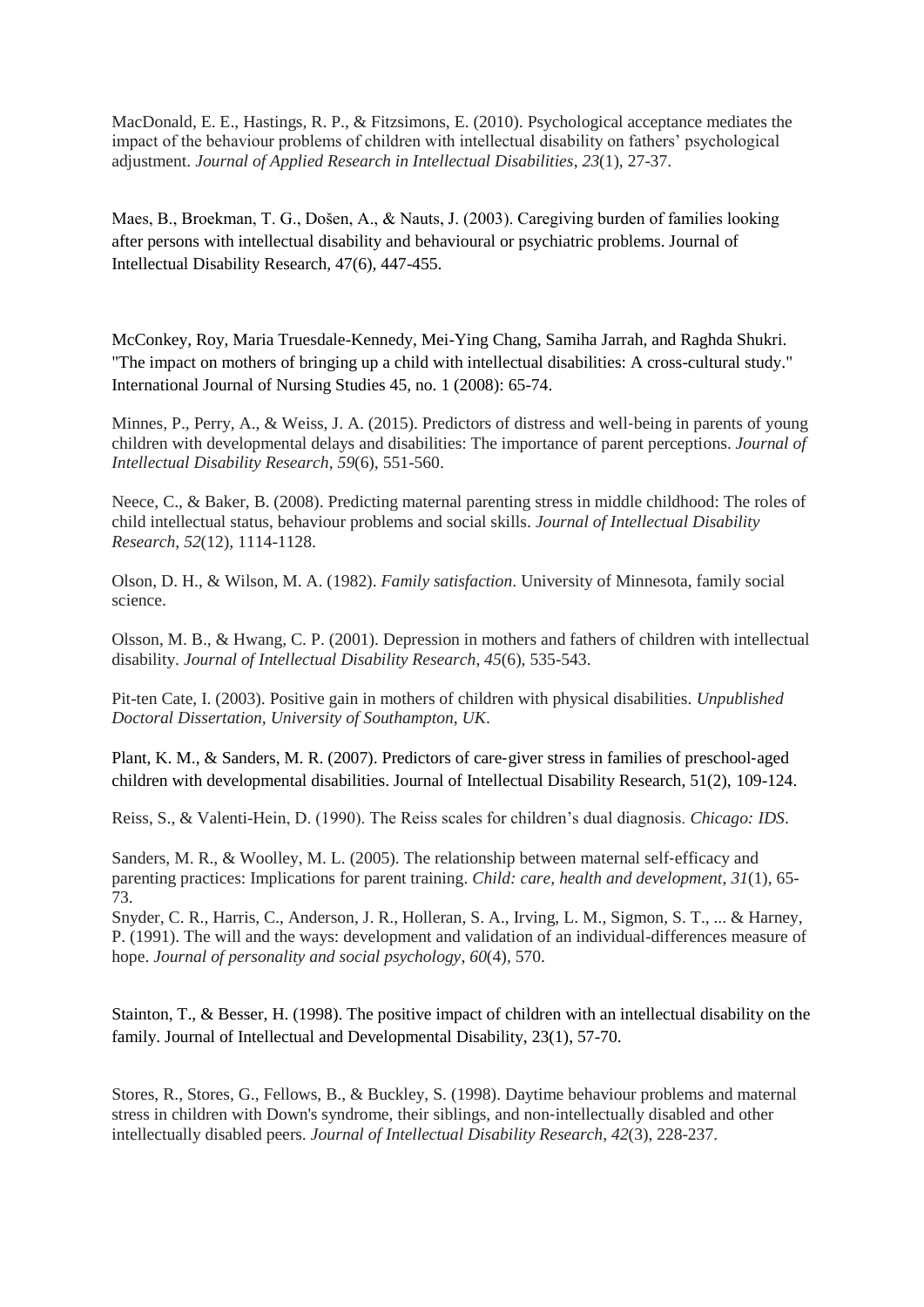Suldo, S. M., & Huebner, E. S. (2004). The role of life satisfaction in the relationship between authoritative parenting dimensions and adolescent problem behavior. In *Quality-of-Life Research on Children and Adolescents* (pp. 165-195). Springer Netherlands.

Tabachnick, B. G., & Fidell, L. S. (2007). Multivariate analysis of variance and covariance. *Using multivariate statistics*, *3*, 402-407.

Totsika, V., Hastings, R. P., Emerson, E., Berridge, D. M., & Lancaster, G. A. (2011b). Behavior problems at 5 years of age and maternal mental health in autism and intellectual disability. *Journal of abnormal child psychology*, *39*(8), 1137-1147.

Totsika, V., Hastings, R. P., Emerson, E., Lancaster, G. A., & Berridge, D. M. (2011a). A population‐ based investigation of behavioural and emotional problems and maternal mental health: Associations with autism spectrum disorder and intellectual disability. *Journal of Child Psychology and Psychiatry*, *52*(1), 91-99.

Totsika, V., Hastings, R. P., Emerson, E., Lancaster, G. A., Berridge, D. M., & Vagenas, D. (2013). Is there a bidirectional relationship between maternal well‐being and child behavior problems in autism spectrum disorders? Longitudinal analysis of a population‐defined sample of young children. *Autism Research*, *6*(3), 201-211.

Trute, Barry, Karen M. Benzies, and Catherine Worthington. "Mother positivity and family adjustment in households with children with a serious disability." Journal of child and family studies 21, no. 3 (2012): 411-417.

Vilaseca, R., Ferrer, F., & Olmos, J. G. (2014). Gender differences in positive perceptions, anxiety, and depression among mothers and fathers of children with intellectual disabilities: a logistic regression analysis. *Quality & Quantity*, *48*(4), 2241-2253.

Walz N. C. & Benson B. A. (2002) Behavioral phenotypes in children with Down syndrome, Prader-Willi syndrome, or Angelman syndrome. *Journal of Developmental and Physical Disabilities* 14**,**  307–21.

Watson, D. and Clark, L.A., 1997. Measurement and mismeasurement of mood: Recurrent and emergent issues. *Journal of personality assessment*, *68*(2), pp.267-296.

Watson, D., Clark, L. A., & Tellegen, A. (1988). Development and validation of brief measures of positive and negative affect: the PANAS scales. *Journal of personality and social psychology*, *54*(6), 1063.

Weiss, J. A., & Lunsky, Y. (2011). The brief family distress scale: A measure of crisis in caregivers of individuals with autism spectrum disorders. *Journal of child and family studies*, *20*(4), 521-528.

Zigmond, A. S., & Snaith, R. P. (1983). The hospital anxiety and depression scale. *Acta psychiatrica scandinavica*, *67*(6), 361-370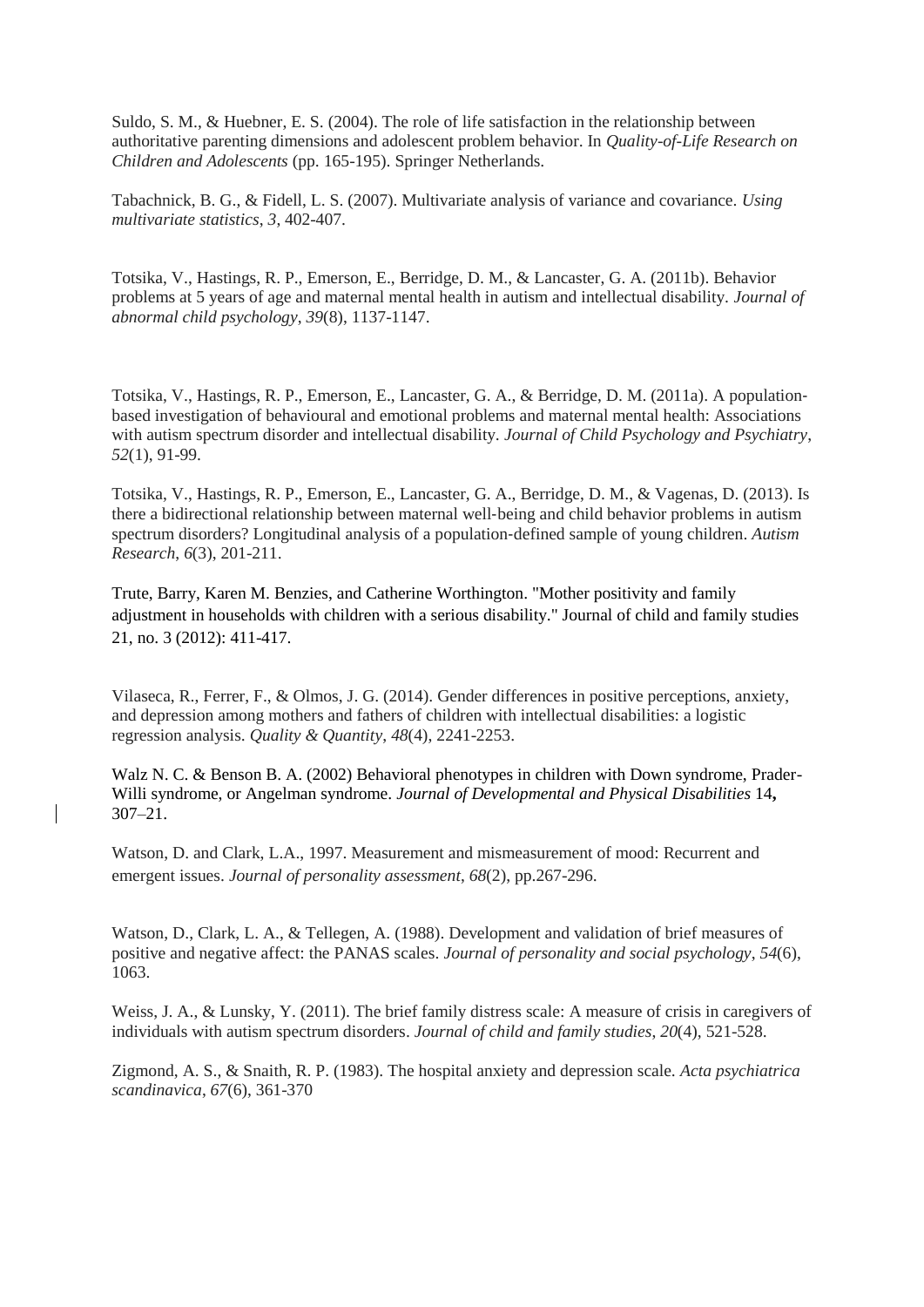Figure 1. The latent construct of maternal positivity and the factor loadings of the 5 indicators of positivity.

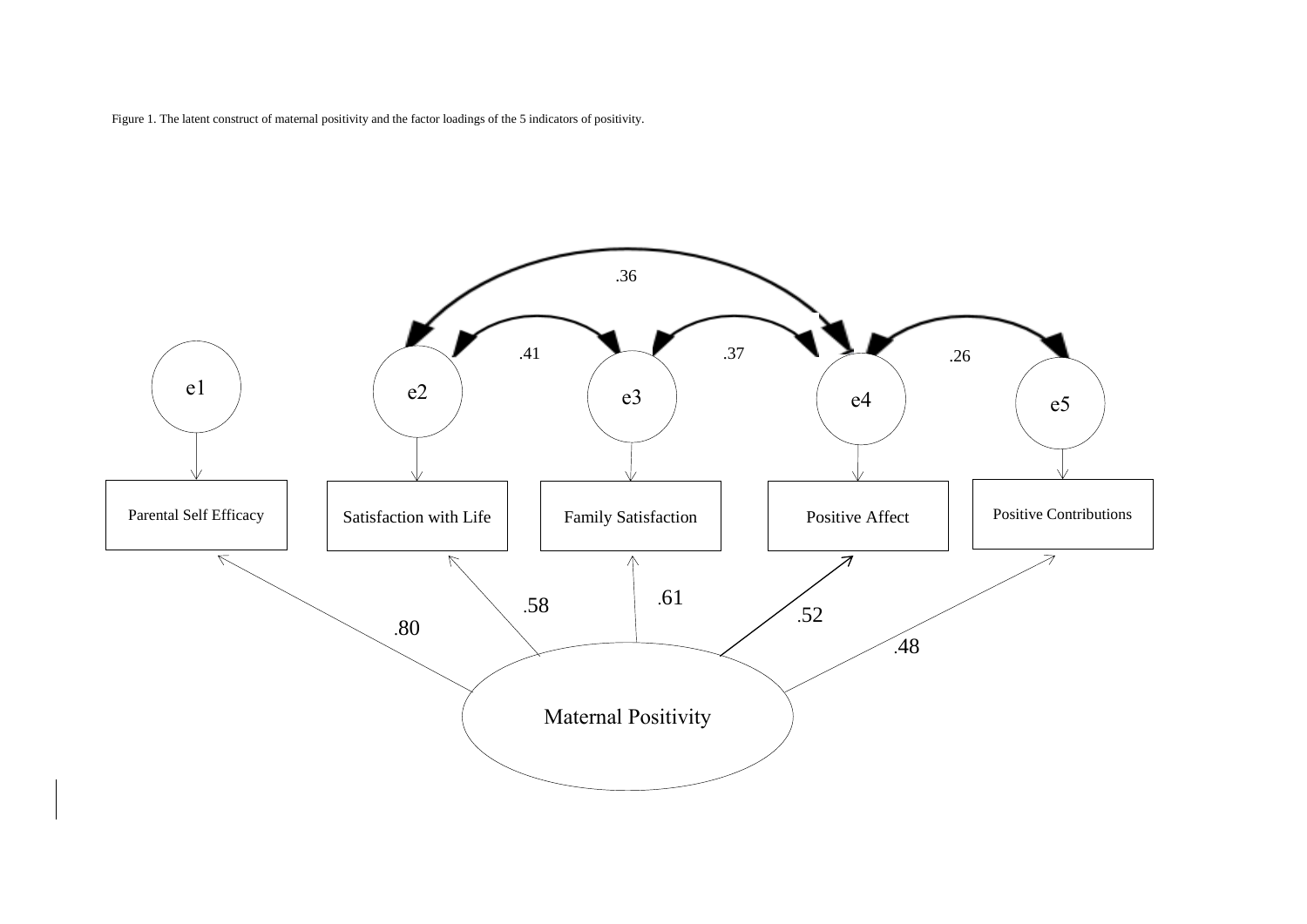### Table 1. Associations (Pearson's correlation Coefficient) between child behaviour and maternal measures.

| <b>Measure</b>                   | $\mathbf{1}$             |          | 2 $3$ 4                  |                          | 5                        |
|----------------------------------|--------------------------|----------|--------------------------|--------------------------|--------------------------|
| <b>1. Parental Self Efficacy</b> | $\overline{\phantom{0}}$ | $.45***$ | $.46^{**}$               | $.40***$                 | $.37***$                 |
| 2. Satisfaction with Life        |                          | $\sim$   | $.62***$                 | $.54***$                 | $.24***$                 |
| <b>3. Family Satisfaction</b>    |                          |          | $\overline{\phantom{a}}$ | $.57***$                 | $.33***$                 |
| <b>4. Positive Affect</b>        |                          |          |                          | $\overline{\phantom{a}}$ | $.45***$                 |
| <b>5. Positive Contributions</b> |                          |          |                          |                          | $\overline{\phantom{0}}$ |

\*\* Correlation is at the 0.01 level (2-tailed),\* Correlation is at the 0.05 level (2-tailed)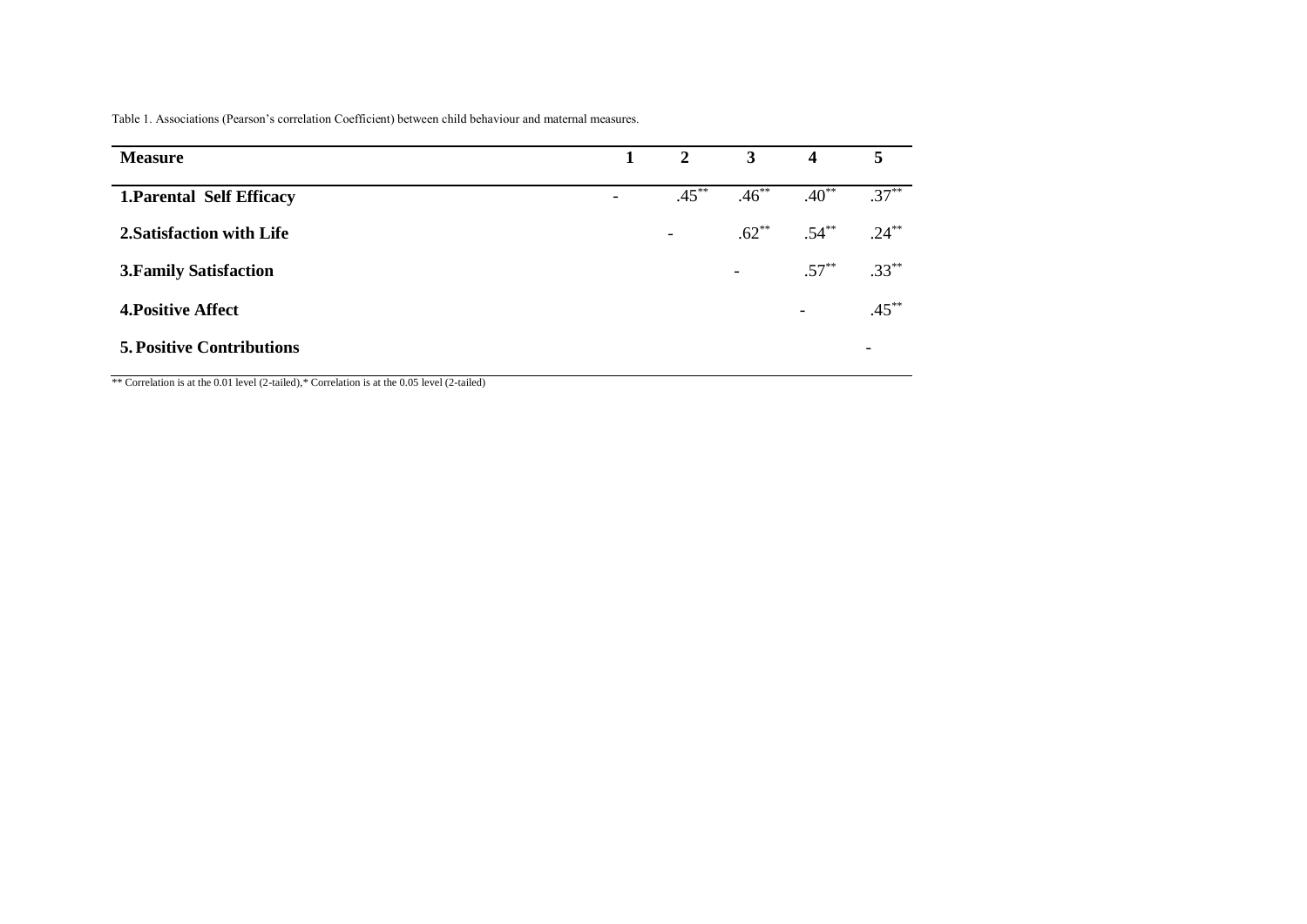Table 2. Model fit indices for the latent constructs of maternal positivity.

|                                  |       | p-value | <b>CMIN/DF</b> | <b>RMSEA</b> | <b>CFI</b> | AIC   |
|----------------------------------|-------|---------|----------------|--------------|------------|-------|
|                                  |       |         |                |              |            |       |
| <b>Uncorrelated errors terms</b> | 13.77 | .02     | 2.76           | .11          | .96        | 43.77 |
| <b>Correlated error terms</b>    | 1.33  | .25     | 1.33           | .05          |            | 39.33 |
|                                  |       |         |                |              |            |       |